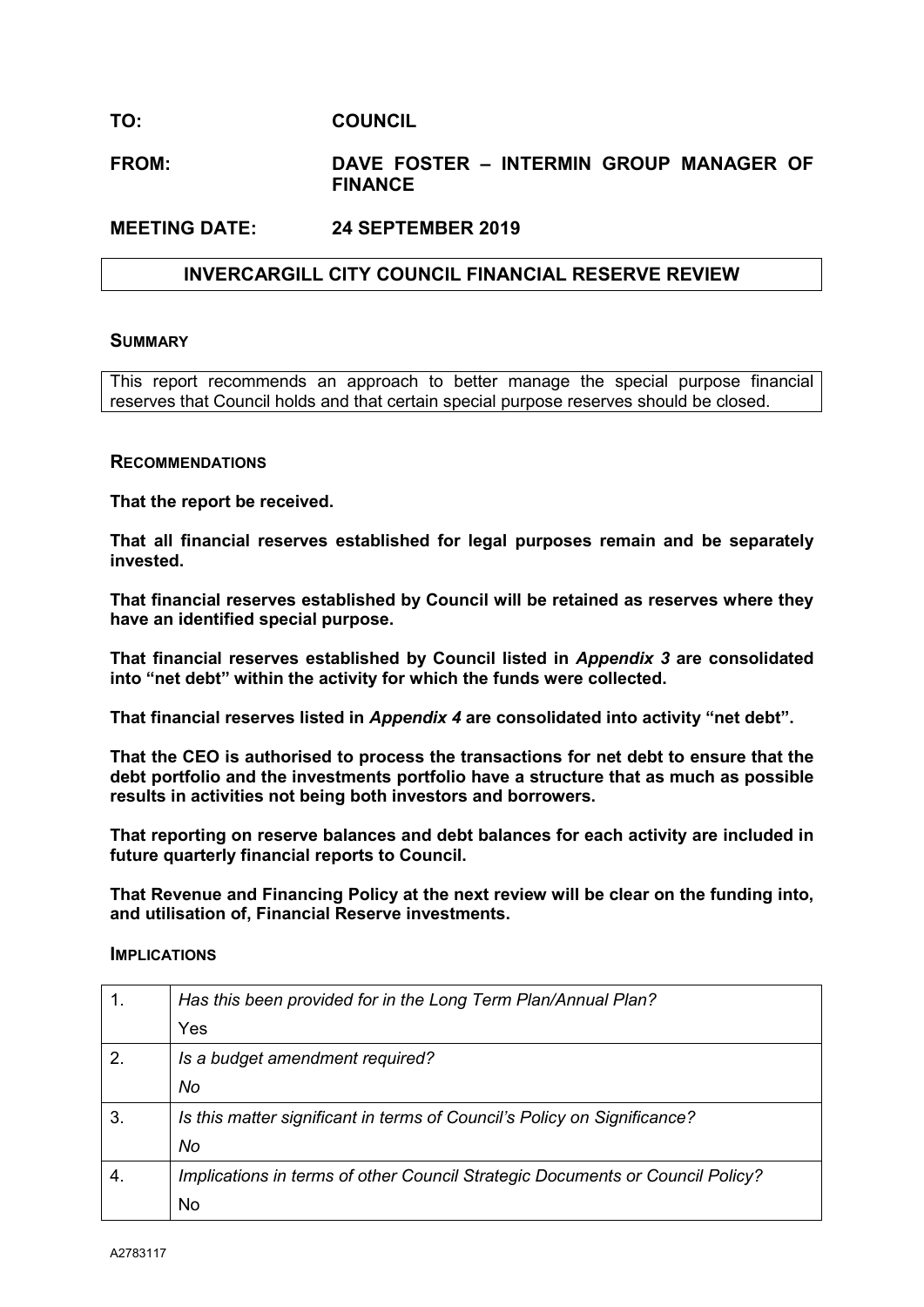| 5. | Have the views of affected or interested persons been obtained and is any further<br>public consultation required? Yes and No respectively |
|----|--------------------------------------------------------------------------------------------------------------------------------------------|
| 6. | Has the Child, Youth and Family Friendly Policy been considered?                                                                           |
|    | Not Applicable                                                                                                                             |

#### **BACKGROUND**

Council established a process to understand more about the reserves it holds and the purposes they were established. To support this review a working party was developed. The chair of the working party is Cr Lesley Soper. To paraphrase the focus of the work on reserves was:

- 1. To understand what reserves are in place and the extent to which these are backed by investment.
- 2. To understand what the reserves can be used for and what restrictions may exist.
- 3. To clarify the extent to which reserves may be "slush funds".
- 4. To establish a policy and process for use of reserves.
- 5. To ensure adequate accountability is in place for reserves in the future.

#### **What are Reserves?**

From a technical accounting perspective reserves are a part of the equity of an entity. The equity is the share of the entity or the worth of the entity after valuing all the assets and deducting all of the money owed to other parties. So, a reserve in that technical sense does not represent funds being available. Those funds are already included in the assets. Many Councils that have reserves do not have those reserves backed by investments. Invercargill City Council does have its reserves matched closely to investments held at a total Reserve to investments level. Some financial reserves are in deficit, which effectively means there is an internal borrowing mechanism.

#### **ANALYSIS**

In order to understand reserves, it is essential to consider what they are and where they "fit" in the Local Government legislative framework for financial management which is contained in *Part 6 of the Local Government Act.*

#### **Public Accountability Structure**

Since the *1996 Amendment to the Local Government Act 1974* the primary focus for accountability has been for the Activity. This has become more reinforced through each review of the legislation.

Council must identify the groups of Activity that it delivers. For each activity Council must:

- **Show the Key Performance indicators for the Activity.**
- **Show the sources of funding for the activity.**
- Show the uses of the funds for the activity.

Council must also produce a revenue and financing policy and identify separately for operations and capital spend what is policy is for funding, following a consideration of each activity.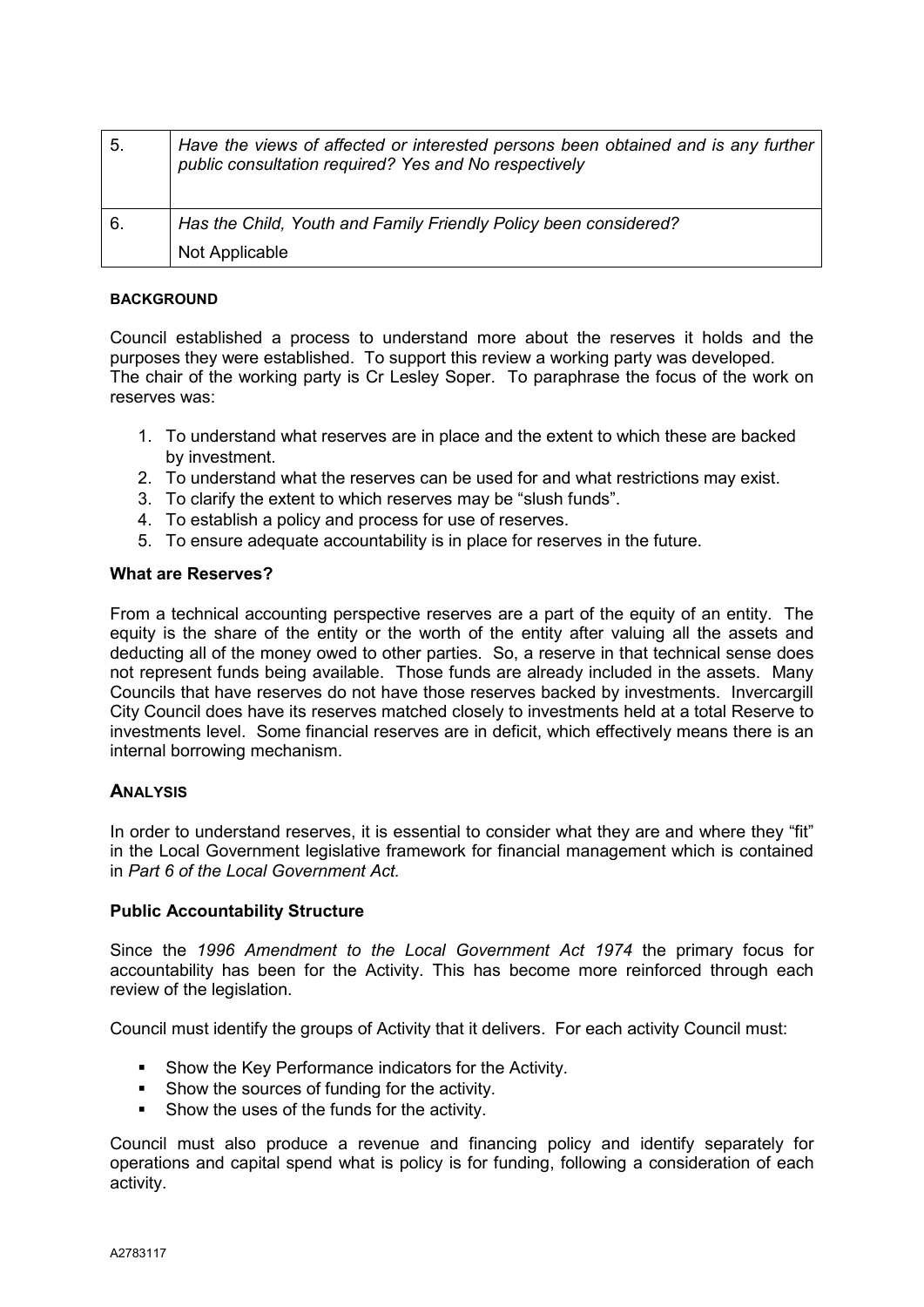Reserves and Investments are identified as separate lines which are required to be included for a financial view of each activity in Long-term Plans, and Annual Reports.

More detail on the accountability framework is outlined in *Appendix 1*. What the legislation establishes is a clear focus on the accountability of funds received and spent to be related to activities.

#### **Council Funding Methods**

Analysis of the Long-term Plan 2015 shows that Council moved to a mechanism for funding most activities from targeted rates. In 2018/19 there are targeted rates for:

| <b>Targeted Rate</b>            | <b>GST (inclusive)</b> | % of total |
|---------------------------------|------------------------|------------|
| <b>General Rate</b>             | 5,933,175              | 9.4%       |
| <b>Resource Management</b>      | 4,011,092              | 6.3%       |
| Roading                         | 6,150,490              | 9.7%       |
| <b>Parks and Reserves</b>       | 7,294,767              | 11.5%      |
| Cemeteries                      | 346,435                | 0.5%       |
| Libraries                       | 4,998,646              | 7.9%       |
| Pools                           | 2,925,563              | 4.6%       |
| Regional Heritage               | 1,062,968              | 1.7%       |
| Footpaths                       | 1,863,640              | 2.9%       |
| <b>Street Lighting</b>          | 484,882                | 0.8%       |
| Transport                       | 620,038                | 1.0%       |
| Sewerage                        | 7,057,654              | 11.2%      |
| Drainage                        | 4,850,292              | 7.7%       |
| Drainage - Makarewa             | 14,077                 | 0.0%       |
| Drainage - Myross Bush          | 10,622                 | 0.0%       |
| Drainage - Redmayne Road        | 2,775                  | 0.0%       |
| <b>Refuse Collection</b>        | $\overline{4,}261,841$ | 6.7%       |
| General Waste Management        | 887,641                | 1.4%       |
| Water                           | 9,179,048              | 14.5%      |
| <b>Economic Development</b>     | 240,012                | 0.4%       |
| <b>Business Development</b>     | 740,365                | 1.2%       |
| <b>City Centre Co-ordinator</b> | 148,800                | 0.2%       |
| <b>Community Centres</b>        |                        | 0.0%       |
| Awarua                          | 3,658                  | 0.0%       |
| Myross Bush                     | 16,822                 | 0.0%       |
| Otatara<br>ä,                   | 20,585                 | 0.0%       |
| <b>Bluff Town Hall</b>          | 22,153                 | 0.0%       |
| <b>Bluff Community Board</b>    | 88,644                 | 0.1%       |
| <b>Net Rates</b>                | 63,236,683             | 100.0%     |

The general rate accounts for 9.4% of total rates charged. The structure of rates indicates a significant focus on revenue trying to match perceived benefit. It also indicates that transparency to the ratepayer, for what they are paying rates for is important to Council. The benefit principle, and transparency of rates, has been a fundamental for local government funding consideration over the past two decades. It is generally agreed by most practitioners that where a targeted rate is set for an activity, the rate must be used for that purpose. This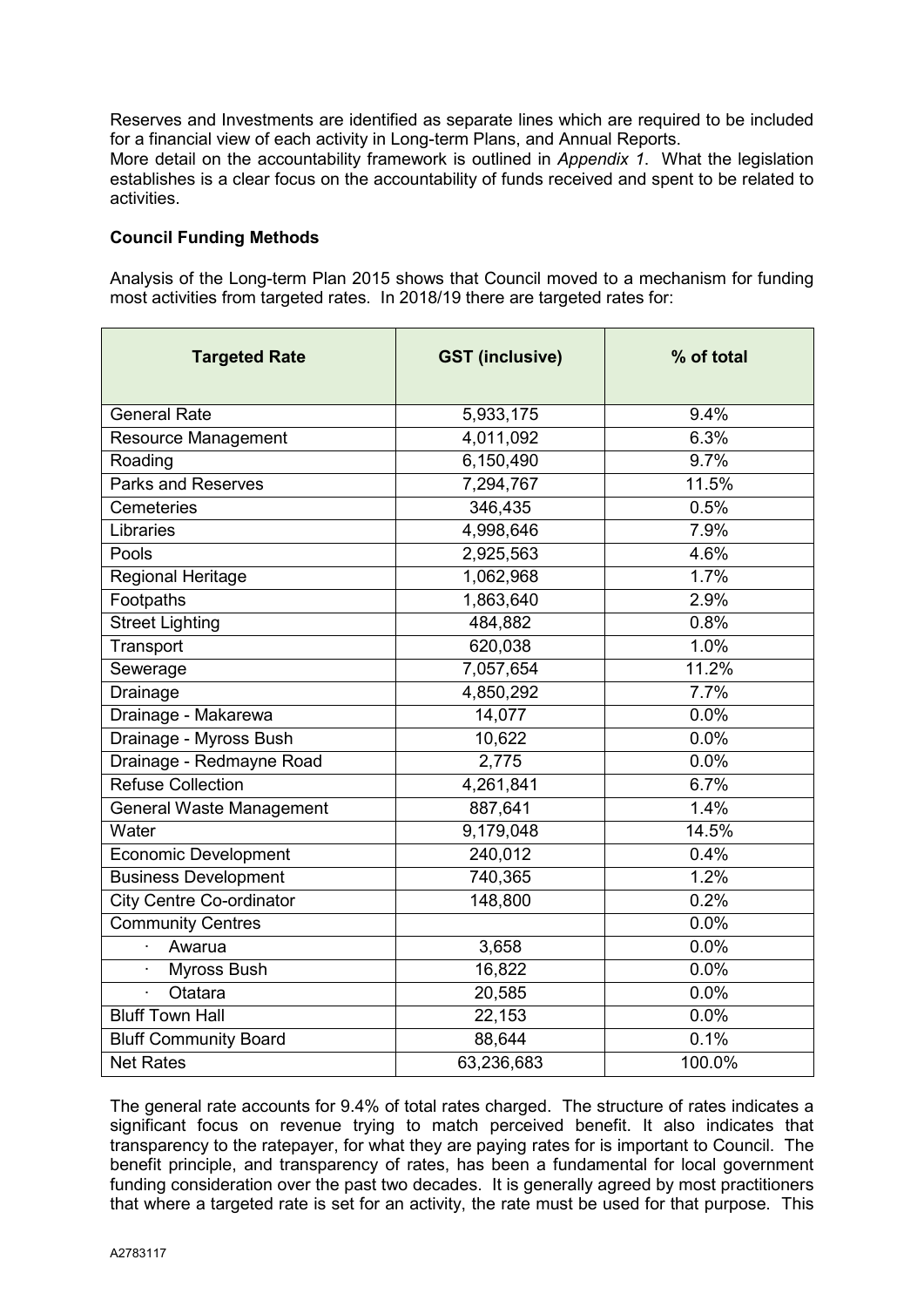is no longer true, legally, but the accountability framework does focus on what is collected linking to "what it is used for".

The Revenue and Financing Policy should state why targeted rates are used and also what targeted rates can be used for. It should also include what general rates can be used for and what happens if there is a deficit or surplus of funding from a targeted rate. Council has activities with both targeted rate and general rate and the distinction as to why it is not clear. A weakness in the current Revenue and Financing Policy is that it does not contain any definitive policy on the use of debt or reserves for capital work.

It also does not contain any definitive policy that rates and general revenues will be set to fund cash into reserves. Council has been in the habit of rating for cash to transfer into reserves and if this is to continue it needs to reflect in the policy and be transparent. This is not a critical deficiency and the development of a new policy for the 2021/2031 Long-term plan will address this issue.

#### **Accounting for Reserves**

Robust Financial management requires clear alignment between what an activity is for all purposes of funding and accountability. A lack of a clear and transparent alignment is a weakness that makes it difficult for the organisation to determine what money it should or does have, and what debt it can afford for each activity. It means there is a higher probability that the costs for some activities are higher than they should be, and some are lower than they should be. At the high level for Council it may make little difference but when targeted rates are the main funding mechanism it can have the effect of moving rates requirement from one group to another.

The reserves of Council are not reflected into the activity base on which all external accountability is undertaken. This situation has been corrected from 1 July 2018, however the reserves and investments held currently still reflect the organisational structure. Adoption of the recommendations will move the reserves to be aligned better with the activity and within an activity to be aligned to specific funding sources if those funding sources have a restriction on the use of funds.

A review of the Funding Impact Statements and Revenue and Financing Policy for the 2018- 2028 Long-term Plan indicates that the movements into and out of reserves is primarily through an activity which is regarded as "not significant". This activity is not included in the adopted Long-term Plan. This will be resolved with the activity funding focus being implemented. This is not good practice and does not provide transparency.

#### **Net Debt**

We have introduced the concept of net debt.

#### *Net debt = total debt – Investments*

With the activity being a primary focus of funding sources, it should also be the primary focus of "net debt" calculations.

Council is in a relatively rare position in that it does not pay more to borrow money than it earns on an investment. Indeed, in certain phases of the economic cycle Council can earn more interest on investment than it pays on debt. Local Government is currently in this position. What this means is that Council is funding "neutral" and should also be decision neutral in a decision to fund capital, either from borrowing or from use of an investment. The effect on the ratepayer is the same.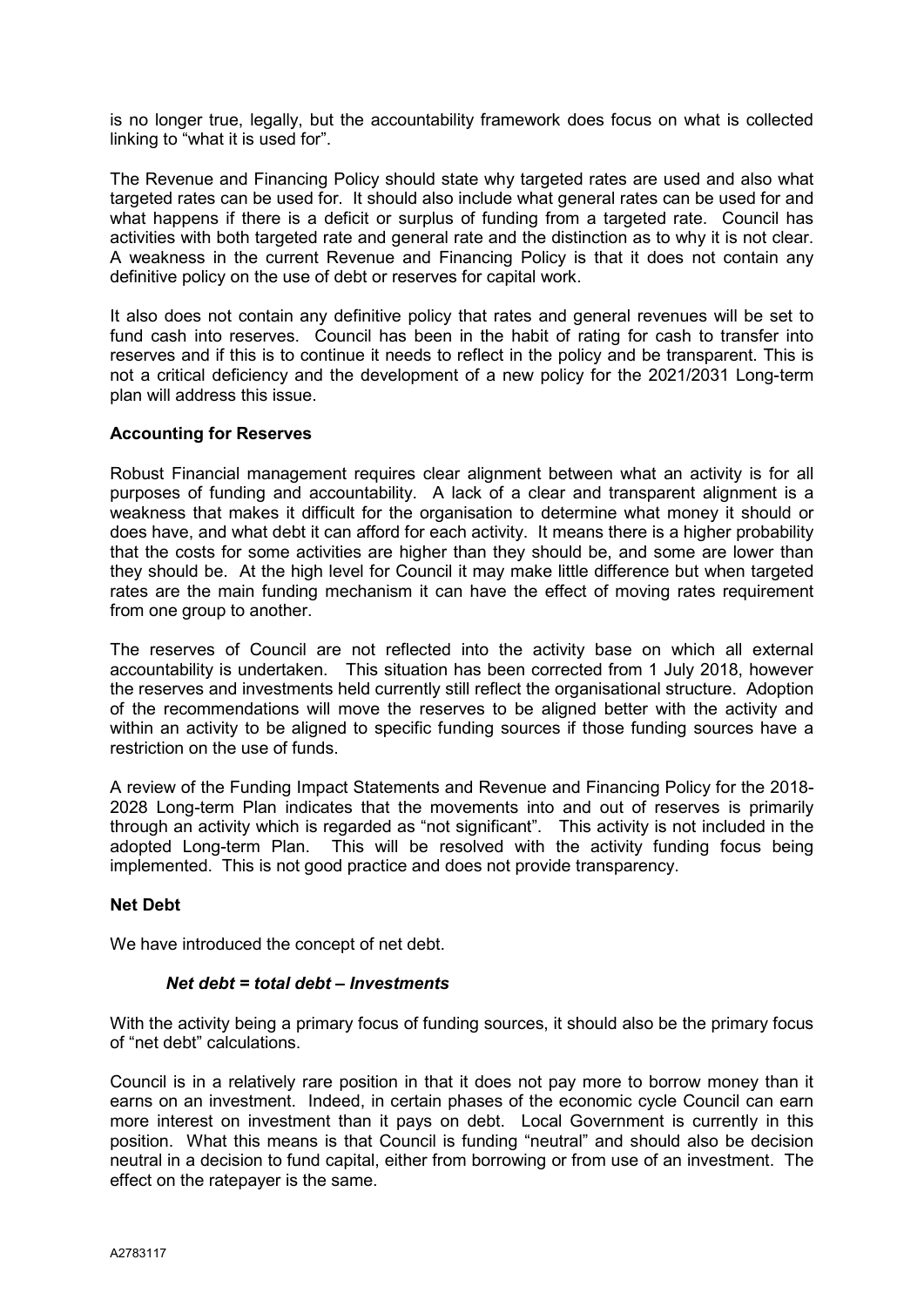The effect of working on a net debt basis, is that it should be rare for an activity to have debt and also to have an investment. There will be some circumstances where it would occur where there is a requirement to keep revenue for a sub-activity separate in an activity.

This separation is only relevant in that fewer individual items makes the management process simpler and in doing so enhances transparency.

#### **Council Reserves**

Council has around 90 different reserves.

#### **Reserves Required to be Legally Kept Separate**

The review has considered all reserves; recognising legally required reserves need to be retained. Those reserves are:

| <b>Endowment Land Reserves</b> | \$4,357,400 |
|--------------------------------|-------------|
| ■ H & C Feldwick Memorial Fund | \$128,598   |
| ■ Wastenet                     | \$609,816   |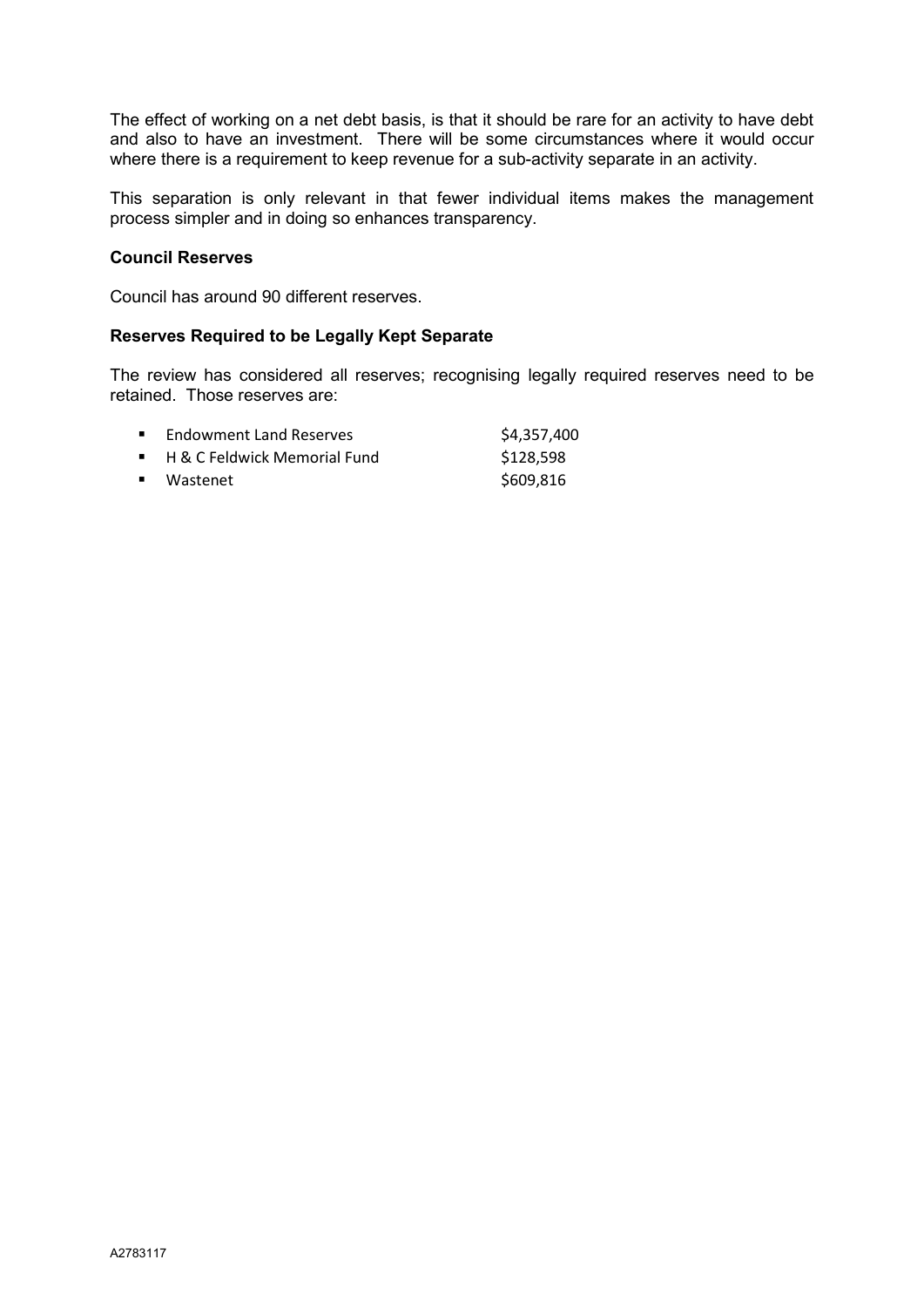### **Council Activity Reserves**

These have been established by Council and relate to the activities Council undertakes. The reserves have in some cases been established where an asset has been sold and Council has determined that the use of the sale proceeds will go to a specific purpose. The following reserves should remain as separate itemised reserves rather than activity reserves. These reserves may be amalgamated into fewer reserves where the purpose of the reserve is the same.

| <b>Activity</b>                  | Fund                     | <b>Balance 30 June</b> | Purpose                       | <b>Type</b> | Recommendati        |
|----------------------------------|--------------------------|------------------------|-------------------------------|-------------|---------------------|
|                                  |                          | 2019                   |                               |             | on Proposed         |
|                                  |                          |                        |                               |             |                     |
|                                  |                          |                        |                               |             |                     |
| $\overline{\phantom{a}}$         |                          |                        |                               | $\sqrt{1}$  | IЛ                  |
| General -                        | <b>BLUFF COM. BD</b>     |                        | 85,673.41 Operational         | Activity    | <b>Retain as</b>    |
| Democratic                       | RATING RESERVE           |                        | surplus(deficit)              |             | separate Net        |
| Services                         |                          |                        | from the Bluff                |             | <b>Debt Account</b> |
|                                  |                          |                        | Community Board               |             |                     |
|                                  |                          |                        | business unit.                |             |                     |
| General -                        | <b>BLUFF DEVELOPMENT</b> | 37,061.66              | For development               | Activity    | Retain as           |
| Democratic                       | <b>RESERVE</b>           |                        | within the Bluff              |             | separate Net        |
| Services                         |                          |                        | area.                         |             | <b>Debt Account</b> |
|                                  |                          |                        |                               |             |                     |
|                                  |                          |                        |                               |             |                     |
| General - Support OTATARA STREET |                          |                        | 10,707.47 For work required   | Activity    | Retain as           |
| Services                         | <b>TREE RESERVE</b>      |                        | on natural native             |             | separate Net        |
|                                  |                          |                        | vegetation                    |             | <b>Debt Account</b> |
|                                  |                          |                        | growing on                    |             |                     |
|                                  |                          |                        | roadsides and                 |             |                     |
| Social & Cultural -              | <b>PREPAID BURIALS-</b>  |                        | 267,651.21 Prepaid burials at | Activity    | Retain as           |
| Cemeteries                       | <b>PARKS</b>             |                        | current cost held             |             | separate Net        |
|                                  |                          |                        | in fund and paid              |             | <b>Debt Account</b> |
|                                  |                          |                        | back to cemetery              |             |                     |
|                                  |                          |                        | account at new                |             |                     |
| Solid Waste                      | <b>INDUSTRIAL</b>        | 7,658,724.49           | Contingent                    | Activity    | <b>Retain as</b>    |
|                                  | <b>RECLAMATION</b>       |                        | Liability Fund for            |             | separate Net        |
|                                  | <b>RESERVE</b>           |                        | the possible                  |             | <b>Debt Account</b> |
|                                  |                          |                        | future                        |             |                     |
|                                  |                          |                        | remediation of                |             |                     |
| Solid Waste                      | <b>INDUSTRIAL</b>        | 1,042,957.07           | Same as number                | Activity    | Retain as           |
|                                  | <b>RECLAMATION</b>       |                        | 43 above.                     |             | separate Net        |
|                                  | <b>PROVISION</b>         |                        |                               |             | <b>Debt Account</b> |
|                                  |                          |                        |                               |             |                     |
|                                  |                          |                        |                               |             |                     |

Council activity reserves will remain fully funded at the activity level. The table at *appendix 2*  shows 16 separate reserves. The proposal is to eliminate the segregation of separate reserves within the same activity. Examples are the four reserves for Cemeteries and two different reserves for Housing Care. It is recommended that the funds in these Reserves will remain as funds for the activity, but the individual reserves are eliminated, and a single reserve for the activity established. If the activity has borrowing, the reserve created may be used to reduce the debt in the activity.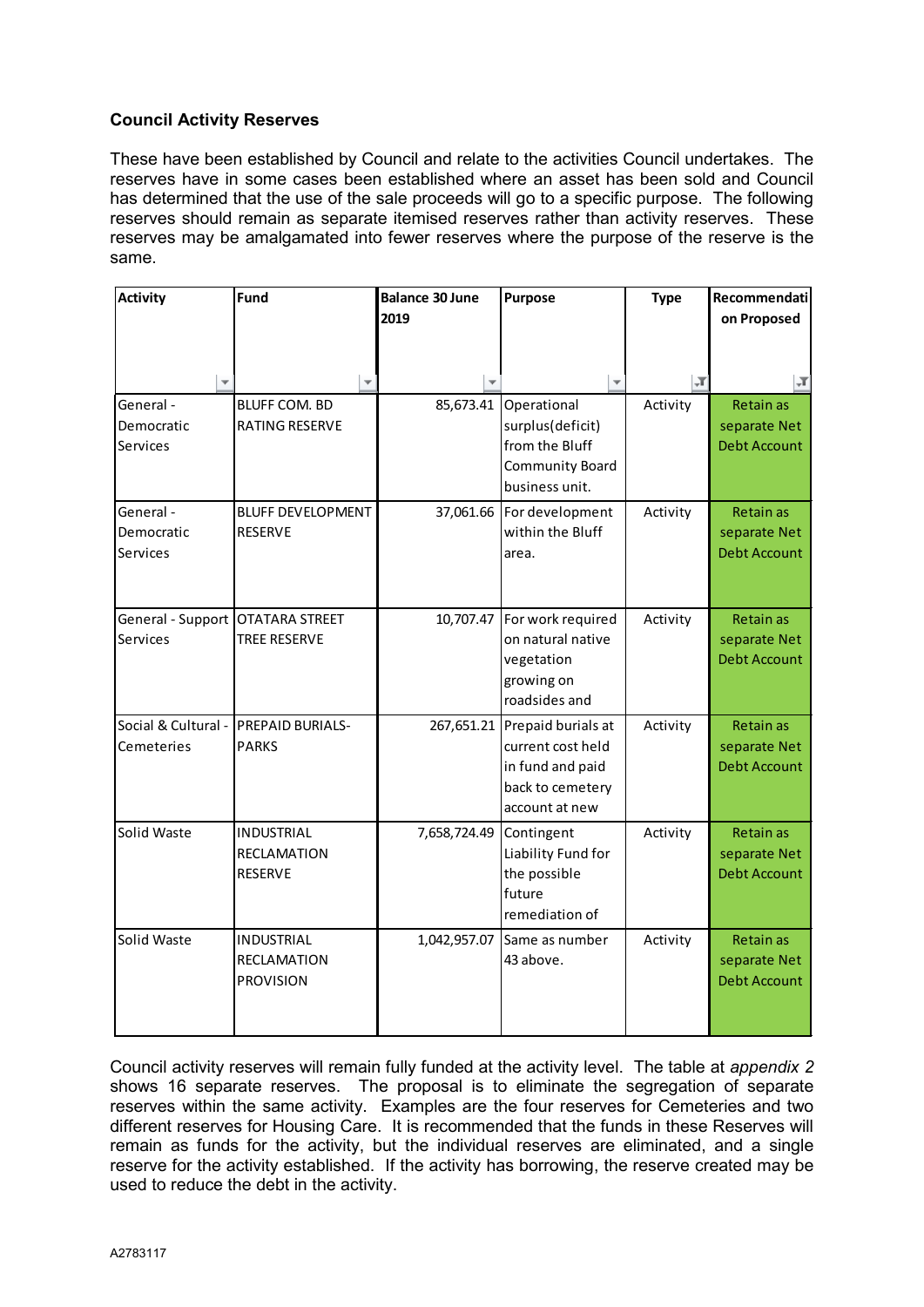#### **Departmental Reserves**

These have been created to provide funding for future costs and projects. These reserves comprise the majority of the reserves having 70 of the 93 separate reserves. The reserves are also very specific with Parks as a single activity having nine separate reserves. Some of the reserves in this category are recommended for retention, as they represent money which has a restriction on its use e.g. Surrey Park roading which is for funds collected from user groups and held for re-sealing carparks. Where funds are collected, and those funds are restricted to a specific use of a reserve fund is an appropriate mechanism to ensure that the funds are used for that purpose.

Where funds have been put aside by officers for a specific purpose it is recommended that those reserves should be eliminated. However, we are not recommending that the funds become "general funds". In keeping with the activity as a focus for funding, the reserves which are to be eliminated will be eliminated as separate lines, and the funds will be maintained as part of the activity. They will be transferred to "net debt" within that activity. What that means is that the funds will be swept into a single "fund" for the activity.

A number of reserves have negative balances which, is effectively an internal loan. These reserves will be combined with the positive balance reserves for an activity. If an activity has a negative investment (debt) after being combined that value will be converted to a loan. For transparency and in keeping with a "net debt" principle we do not want to have a lot of activities which are both borrowers and investors. An activity should either be a borrower or an investor. As much as possible the borrowing and debt portfolios will be aligned to the activity. It is clearer for Council and for the public if Council does not have a position where it borrows and puts money into an investment. There will be exceptions to this.

Departmental reserved recommended to remain separate are (following page):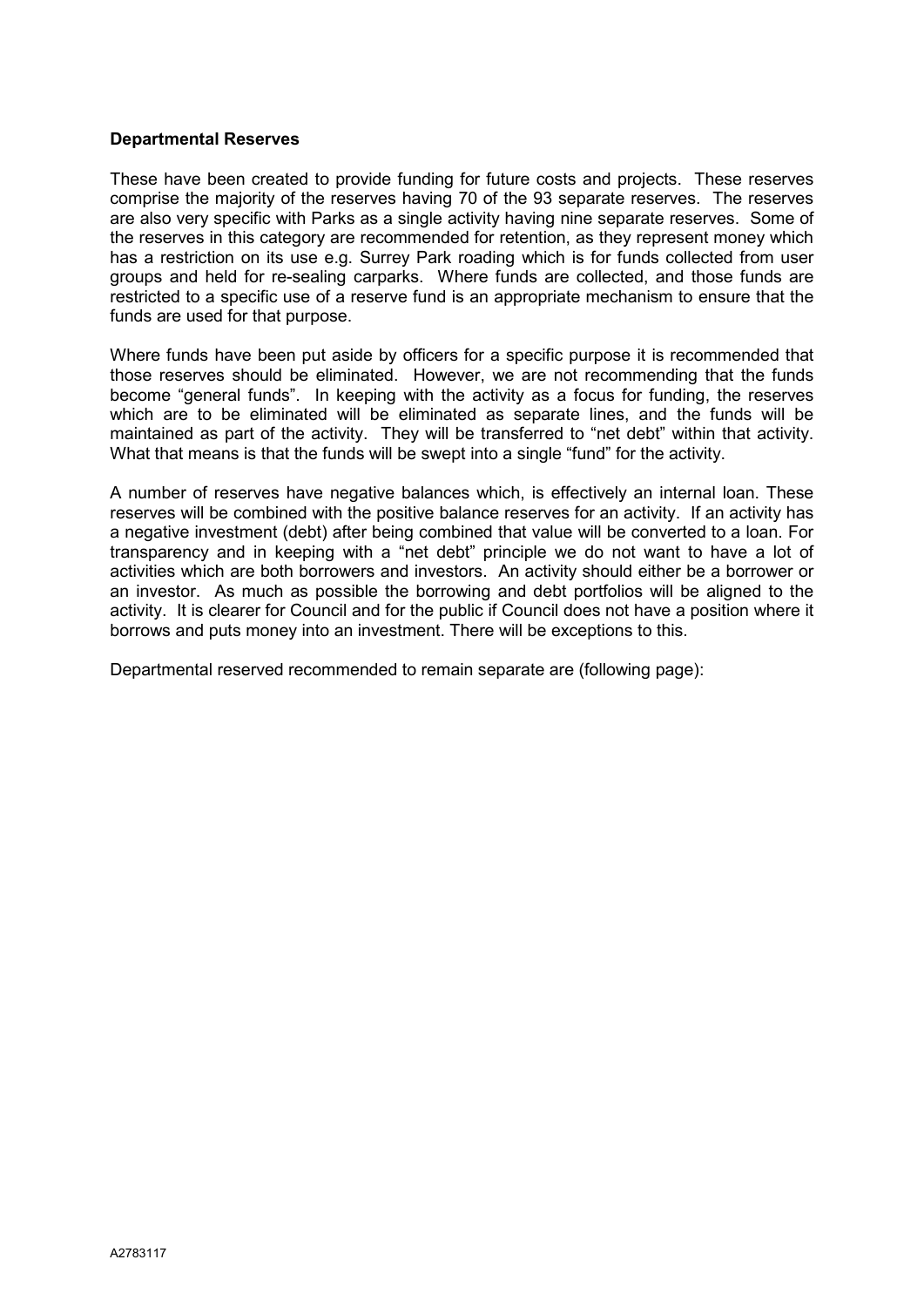| <b>Activity</b>                       | Fund                                                                | <b>Balance 30 June</b>  | <b>Purpose</b>                                                                                           | <b>Type</b> | Recommendati                                                          |
|---------------------------------------|---------------------------------------------------------------------|-------------------------|----------------------------------------------------------------------------------------------------------|-------------|-----------------------------------------------------------------------|
|                                       |                                                                     | 2019                    |                                                                                                          |             | on Proposed                                                           |
|                                       |                                                                     |                         |                                                                                                          |             |                                                                       |
|                                       |                                                                     |                         |                                                                                                          | ĻТ          | л                                                                     |
| General -<br>Community<br>Development | <b>COMMUNITY</b><br>DEVELOPMENT                                     |                         | 145,285.83 Grant from<br>Community<br>Development<br>project held here<br>and used when                  | Department  | Retain \$94,125<br>as separate<br>Net Debt<br>Account;<br>\$51,161 to |
| Roading                               | AWARUA BAY GRAVEL<br>RESERVE                                        | 94,539.00               | Royalties from<br>Sale of Gravel<br>from Awarua Pit.<br>To be used for<br>future                         | Department  | Retain as<br>separate Net<br>Debt Account                             |
| Social & Cultural -<br>Museum         | <b>MUSEUM</b><br>REDEVELOPMENT                                      |                         | 178,324.57 Funds rated via<br>the Southland<br>Regional Heritage<br>rates, but held for<br>the Southland | Department  | Retain as<br>separate Net<br>Debt Account                             |
| Social & Cultural -<br>Parks          | PARKS RESERVE LAND<br><b>SALES FUNDS</b>                            | 129,947.48              | For Parks capital<br>works - it was<br>originally derived<br>from Reserve<br>Contribution and            | Department  | Retain as<br>separate Net<br>Debt Account                             |
| Social & Cultural -<br>Parks          | <b>SURREY PARK</b><br>ROADING FUND                                  | 114,946.47              | Collected from<br>users groups at<br>Surrey Park and<br>held for re sealing<br>of car parks.             | Department  | Retain as<br>separate Net<br>Debt Account                             |
| Social & Cultural -<br>Parks          | <b>BLUFF &amp; SANDY</b><br><b>POINT FORESTRY -</b><br><b>PARKS</b> | 1,477,797.94            | Surplus from log<br>sales to be used to<br>establishment of<br>logged areas,<br>silviculture work        | Department  | Retain as<br>separate Net<br><b>Debt Account</b>                      |
| Pools                                 | Social & Cultural - ILT SCHOOL SWIM<br>LESSONS                      |                         | 188,856.57 Holds the Grants<br>from ILT as<br>received and<br>uplifted as<br>required.                   | Department  | Retain as<br>separate Net<br>Debt Account                             |
| Social & Cultural -<br>Pools          | WIN MOYLAN SWIM<br><b>SCHOLARSHIP</b>                               |                         | 4,678.86 Granted funding<br>used by the Pool<br>Department for<br>the Learn to Swim<br>Programme.        | Department  | Retain as<br>separate Net<br><b>Debt Account</b>                      |
| Solid Waste                           | SOLID WASTE BIN<br>REPLACEMENT                                      | 893,771.06   For future | replacement of<br>rubbish bins for<br>Waste Collection.                                                  | Department  | Retain as<br>separate Net<br>Debt Account                             |
| Water                                 | <b>WATER TOWER</b><br><b>EARTHQUAKE</b><br><b>STRENGTH RESERVE</b>  |                         | 1,523,991.75   Rated in 2013/14<br>for earthquake<br>work for the Water<br>Tower. Held until             | Department  | Retain as<br>separate Net<br>Debt Account                             |
| A2783117                              |                                                                     |                         | required once                                                                                            |             |                                                                       |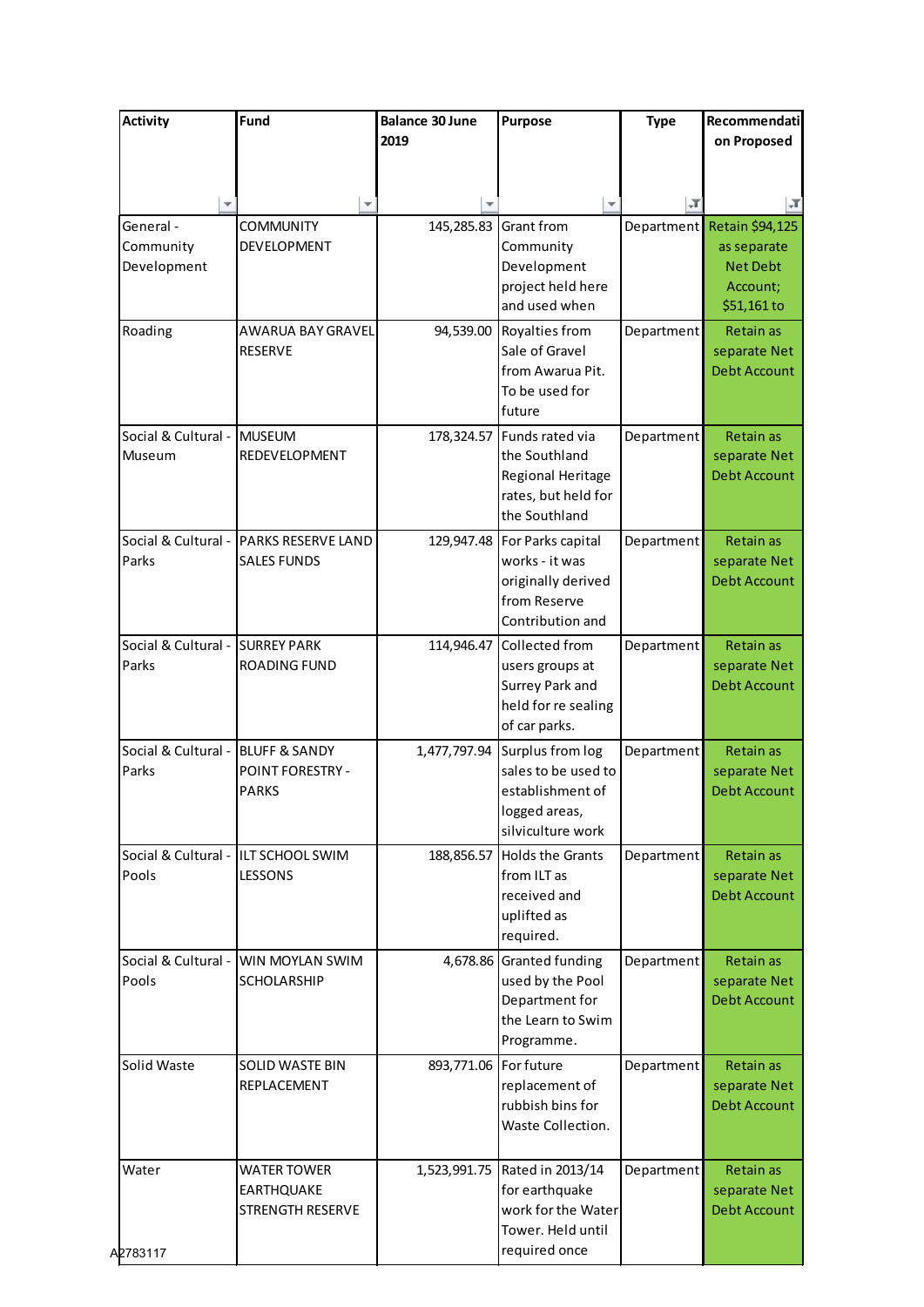The separate reserves listed in *Appendix 4* are recommended to be eliminated as separate reserves to be incorporated into the "net debt" of the activity. This means that the funding reserve will not be lost to the activity which has created the funds.

### **CONCLUSION**

The reserves of Council should be more transparent, and should not be seen as "slush funds" to fund projects that have not been included in plans. The main funding source of Council is rates, and with rates being collected for "targeted" purposes it is reasonable that rates collected for a purpose should be spent for the purposes they were raised.

Council has introduced a quarterly forecasting process based on the groups of activity, and this forecasting process should be the mechanism for Council to consider items that were not included in plans. In considering those items Council will consider the funding of the activity and whether an increase in "net debt" will be required for unbudgeted expenditure to be approved. Council is neutral between borrowing and using investments, and therefore it should be a matter for treasury management to identify the most appropriate funding mechanism having regard to the Liability and Investment Policy.

The quarterly reports currently include a treasury report, and future iterations of that report will include reporting on borrowing and investments for activity.

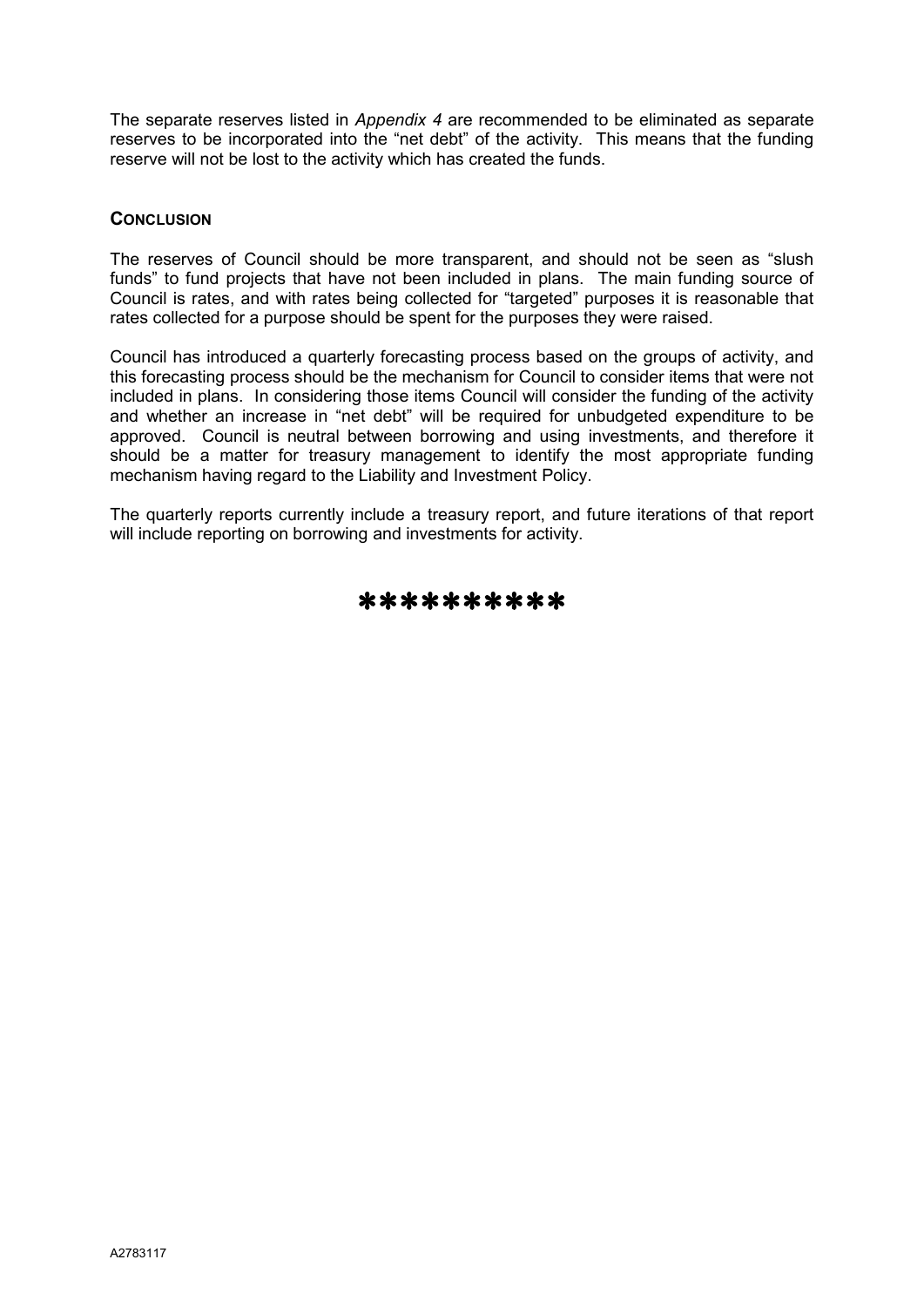Summary of the Local Government Act 2002 Funding Framework.

The Local Government Act 2002 (LGA) requires Council to prepare Long-term Plans, Annual Plans and Annual Reports around the activities it undertakes.

Section 93 which covers the Long-term Plan states the purpose of a Long-term Plan is to:

- a) Describe **the activities** of the local authority.
- b) Describe the community outcomes of the local authority.
- c) Provide integrated decision-making and co-ordination of the resources of the local authority.
- d) Provide a long term focus for the decisions and activities of the local authority and
- e) Provide a basis for accountability of the local authority to its community.

The tenth schedule of the LGA established the requirements of the Long-term Plan, Annual Report and Annual Plans. Those documents must:

- 1) For each group of **activities**:
	- a. Identify the **activities** in the group.
	- b. Identify the rationale for delivery of the group of **activities** (including the community outcomes to which the group primarily contribute)
	- c. Outline significant negative effect that **any activity** within the **group of activities** may have on the local community. And
	- d. Included information on:
		- i. Performance measures and changes in levels of service.
		- ii. Funding impact statements in prescribe form and must identify:
			- 1. The sources of funding used by the local authority.
			- 2. The amount of funds expected to be produced from each source and
			- 3. How the funds are to be applied.

Section 101 of the LGA requires among other things that:

The funding needs of the local authority must be met from the sources that the local authority determines to be appropriate following consideration of:

- a) **in relation to each activity** to be funded:
	- i. The community outcomes to which the **activity** primarily contributes.
	- ii. The distribution of benefits between the community as a whole, any identifiable part of the community and individuals...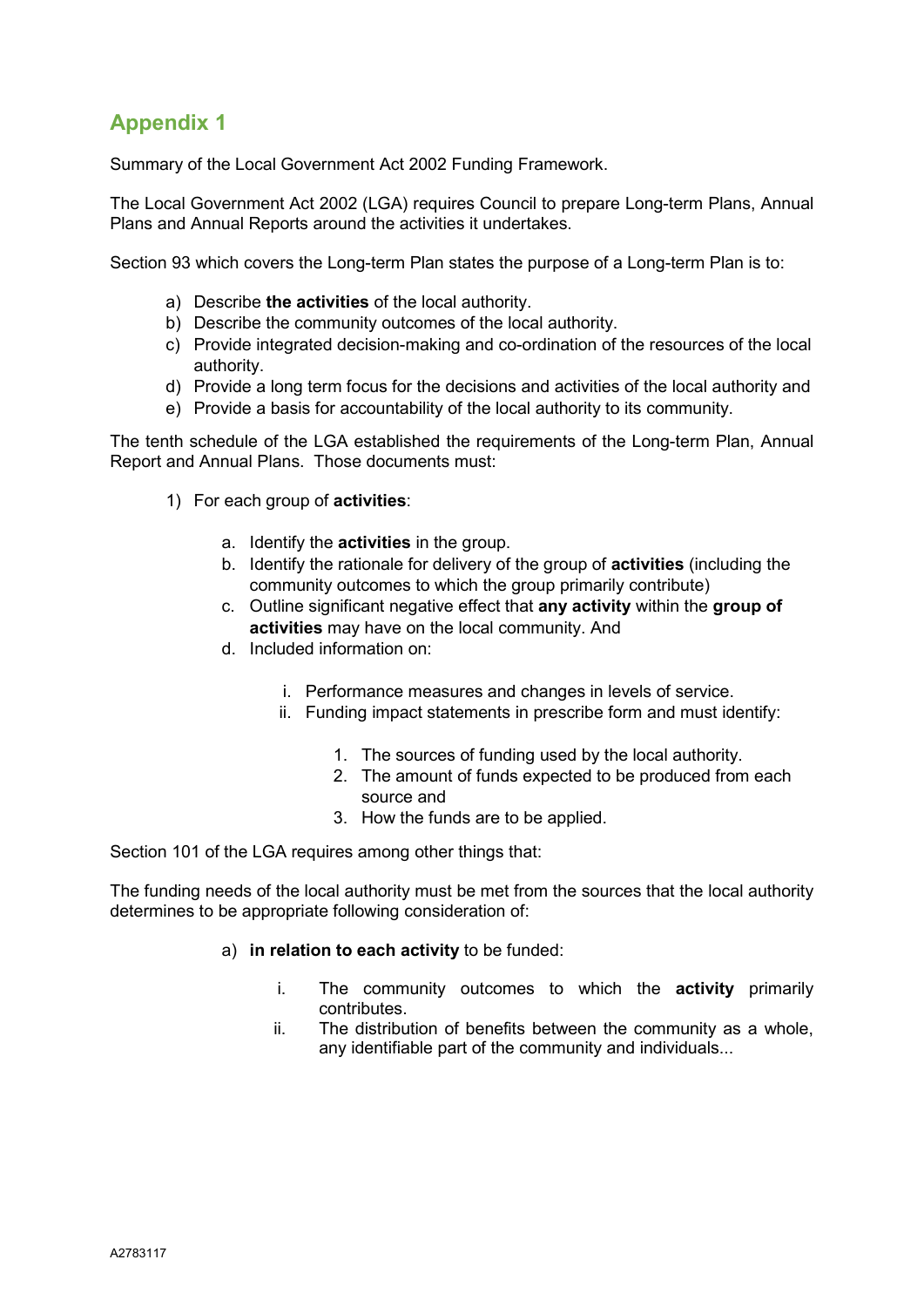Council determined Reserves

| ID. | <b>Activity</b>                                                | <b>Fund</b>                                                                | <b>Balance</b><br>30 <sub>o</sub><br>June<br>2019 | <b>Purpose</b>                                                                                                                                   | <b>Type</b> | <b>Recommendation</b><br><b>Proposed</b>                                      |
|-----|----------------------------------------------------------------|----------------------------------------------------------------------------|---------------------------------------------------|--------------------------------------------------------------------------------------------------------------------------------------------------|-------------|-------------------------------------------------------------------------------|
| 20  | General<br>$\overline{a}$<br>Democratic<br><b>Services</b>     | <b>BLUFF</b><br>COM.<br><b>BD</b><br><b>RATING</b><br><b>RESERVE</b>       | 85,673.41                                         | Operational<br>surplus(defici<br>t) from the<br><b>Bluff</b><br>Community<br><b>Board</b><br>business<br>unit.                                   | Activity    | Retain as separate<br><b>Net Debt Account</b>                                 |
| 21  | General<br>$\overline{a}$<br>Democratic<br><b>Services</b>     | <b>BLUFF</b><br><b>DEVELOPMEN</b><br><b>T RESERVE</b>                      | 37,061.66                                         | For<br>development<br>within<br>the<br>Bluff area.                                                                                               | Activity    | Retain as separate<br><b>Net Debt Account</b>                                 |
| 82  | General<br>$\overline{a}$<br>Support<br><b>Services</b>        | <b>OTATARA</b><br>STREET TREE<br><b>RESERVE</b>                            | 10,707.47                                         | For<br>work<br>required<br>on<br>natural<br>native<br>vegetation<br>growing<br>on<br>roadsides<br>and close to<br>overhead<br>wires.             | Activity    | Retain as separate<br><b>Net Debt Account</b>                                 |
| 137 | Roading                                                        | <b>ENVIRONMENT</b><br><b>SOUTHLAND</b><br><b>WALKWAY</b><br><b>RESERVE</b> | 310,251.9<br>5                                    | To<br>the<br>development<br>of a walkway<br>from<br>Invercargill to<br>Bluff.<br><b>Budgeted</b><br>within Grants<br>\$50,000<br>at<br>per year. | Activity    | Eliminate<br>and<br>funds<br>transfer<br>to<br>Roading<br>Net Debt<br>account |
| 87  | Social<br>&<br>Cultural<br>$\blacksquare$<br><b>Cemeteries</b> | <b>CREMATORIU</b><br>-LOSP<br>M<br><b>RESERVE-</b><br><b>PARKS</b>         | (20, 133.4)<br>7)                                 | Cremation<br>plant<br>replacement.                                                                                                               | Activity    | Eliminate<br>and<br>transfer funds to<br><b>Cemetery Net Debt</b><br>account  |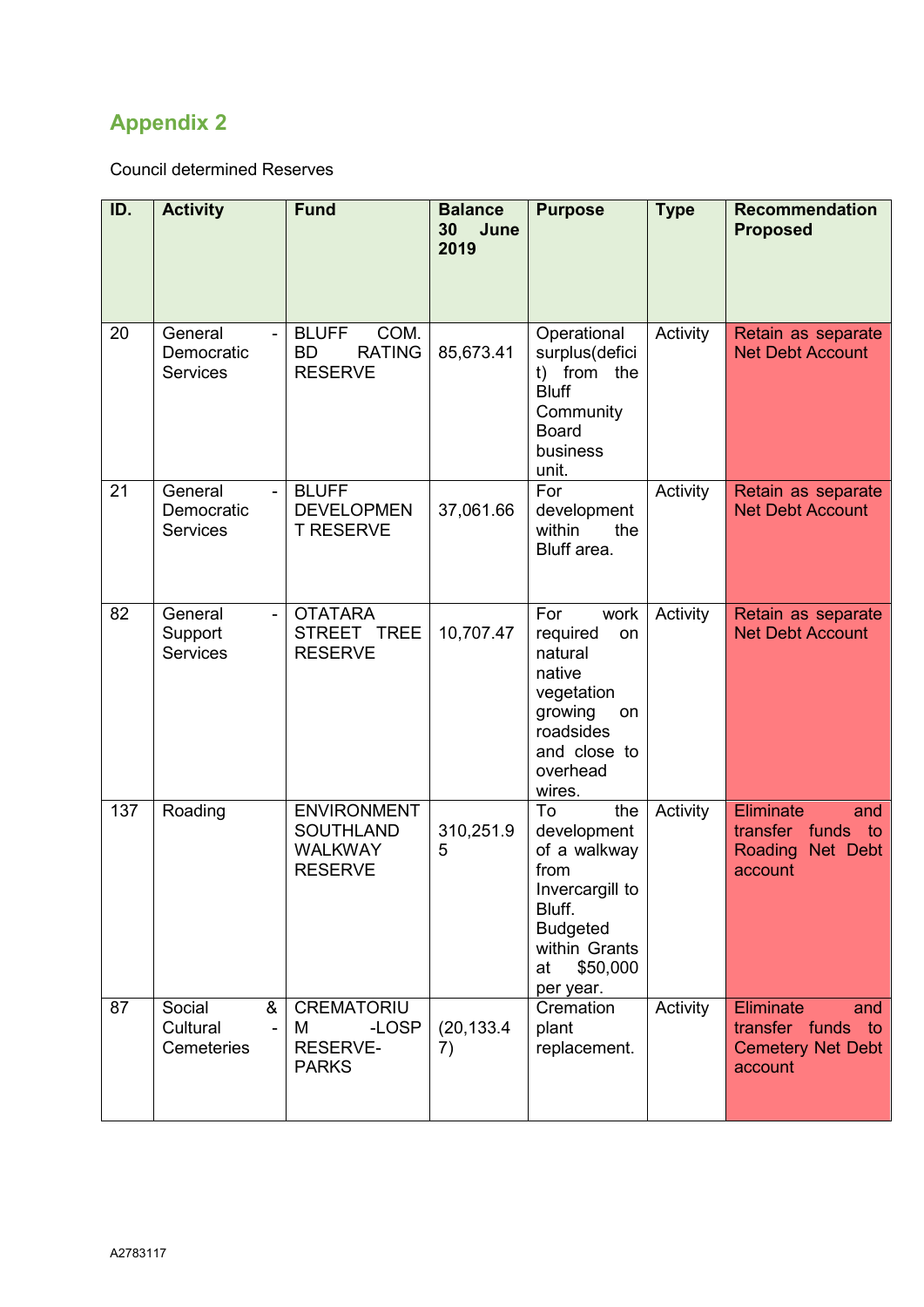| 88 | &<br>Social<br>Cultural<br>$\blacksquare$<br>Cemeteries          | <b>CREMATORIU</b><br>м<br><b>MAINTENANCE</b><br><b>FUND-PARKS</b>                    | 228,437.7<br>$\overline{7}$ | Interest to be<br>for<br>used<br>maintenance<br>of<br>Crematorium<br>burial<br>grounds.                                                                                     | Activity | <b>Eliminate</b><br>and<br>transfer funds to<br>Cemetery (ground<br>maintenance)<br><b>Net</b><br>Debt account |
|----|------------------------------------------------------------------|--------------------------------------------------------------------------------------|-----------------------------|-----------------------------------------------------------------------------------------------------------------------------------------------------------------------------|----------|----------------------------------------------------------------------------------------------------------------|
| 90 | Social<br>&<br>Cultural<br>÷,<br><b>Cemeteries</b>               | <b>CEMETERY</b><br><b>MAINTENANCE</b><br><b>FUND-PARKS</b>                           | 2,232,714.<br>88            | Interest to be<br>for<br>used<br>maintenance<br>of Cemetery<br>burial<br>grounds.                                                                                           | Activity | Eliminate<br>and<br>transfer funds<br>to<br>Cemetery (ground<br>maintenance)<br><b>Net</b><br>Debt account     |
| 91 | Social<br>&<br>Cultural<br>$\blacksquare$<br><b>Cemeteries</b>   | <b>PREPAID</b><br><b>BURIALS-</b><br><b>PARKS</b>                                    | 267,651.2<br>1              | Prepaid<br>burials<br>at<br>current<br>cost<br>held in fund<br>and<br>paid<br>back<br>to<br>cemetery<br>account<br>at<br>cost<br>new<br>once<br>customer<br>is<br>deceased. | Activity | Retain as separate<br><b>Net Debt Account</b>                                                                  |
| 14 | &<br>Social<br>Cultural<br>$\blacksquare$<br><b>Housing Care</b> | <b>HOUSING</b><br><b>CARE</b><br><b>OPERATIONAL</b><br><b>LOSP</b><br><b>RESERVE</b> | 466,992.6<br>5              | Operational<br>Surplus/Defic<br>from<br>it<br>Housing<br>Care<br>business<br>unit.                                                                                          | Activity | <b>Eliminate</b><br>and<br>transfer funds<br>to<br>Housing Care Net<br>Debt account                            |
| 56 | &<br>Social<br>Cultural<br><b>Housing Care</b>                   | <b>HOUSING</b><br><b>BLDG</b><br><b>CARE</b><br><b>LOSP</b><br><b>RESERVE</b>        | 487,546.4<br>9              | For<br>Operational<br>surplus<br>(deficit) from<br>the Property<br><b>Business</b><br>Unit<br>555000.                                                                       | Activity | <b>Eliminate</b><br>and<br>transfer funds<br>to<br>Housing Care Net<br>Debt account                            |
| 53 | Social<br>&<br>Cultural<br>$\blacksquare$<br>Libraries           | <b>LIBRARY</b><br><b>BUILDING</b><br><b>LOSP</b><br><b>RESERVE</b>                   | 188,228.2<br>5              | For<br>Operational<br>surplus(defici<br>t) from the<br>Property<br><b>Business</b><br>Unit<br>553000.                                                                       | Activity | Eliminate<br>and<br>transfer funds to<br>Library<br>Net Debt<br>account                                        |
| 3  | Social<br>&<br>Cultural<br>$\qquad \qquad \blacksquare$<br>Pools | <b>AQUATIC</b><br><b>FACILITIES</b><br><b>LOSP</b><br><b>RESERVE</b>                 | (1,004,21)<br>0.35)         | For<br>Operational<br>surplus<br>(deficit) from<br>the Property<br><b>Business</b><br>Unit<br>557000.                                                                       | Activity | <b>Eliminate</b><br>and<br>transfer funds<br>to<br><b>Pools</b><br><b>Net</b><br>Debt<br>account               |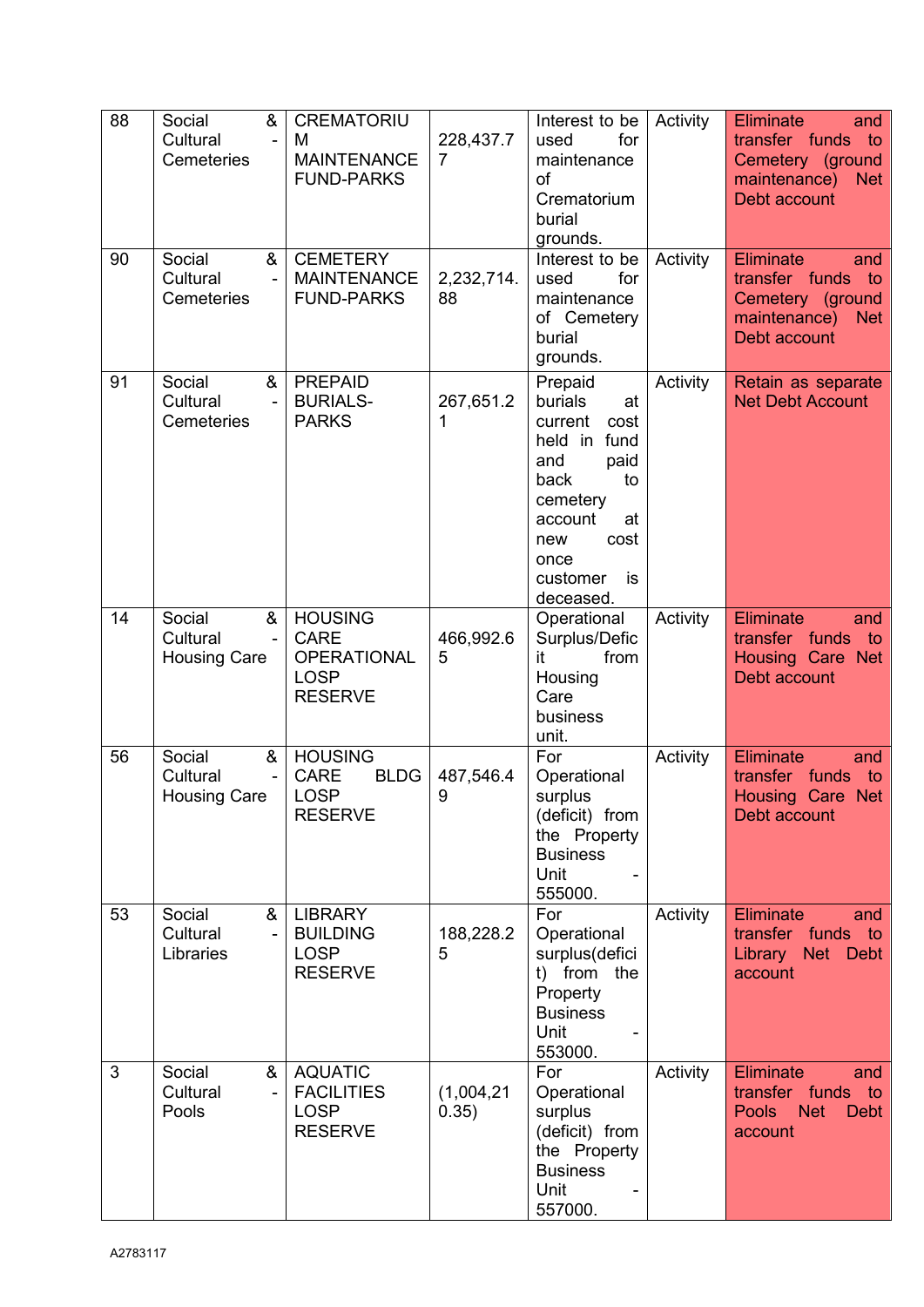| 43 | Solid Waste | <b>INDUSTRIAL</b><br><b>RECLAMATION</b><br><b>RESERVE</b>   | 7,658,724.<br>49 | Contingent<br><b>Liability Fund</b><br>for<br>the<br>possible<br>future<br>remediation<br>of<br><b>Bond</b><br><b>Street</b><br>Estuary area. | Activity | Retain as separate<br><b>Net Debt Account</b>                                               |
|----|-------------|-------------------------------------------------------------|------------------|-----------------------------------------------------------------------------------------------------------------------------------------------|----------|---------------------------------------------------------------------------------------------|
| 44 | Solid Waste | <b>INDUSTRIAL</b><br><b>RECLAMATION</b><br><b>PROVISION</b> | 1,042,957.<br>07 | Same<br>as<br>43<br>number<br>above.                                                                                                          | Activity | Retain as separate<br><b>Net Debt Account</b>                                               |
| 49 | Stormwater  | Stormwater<br>(MYROSS<br>BUSH)                              | (2,273.39)       | To<br>fund<br>operations<br>within these<br>areas.<br>Possibly not<br>required<br>now.                                                        | Activity | Eliminate<br>and<br>transfer funds to<br>Stormwater (Land<br>drainage) Net Debt<br>accounts |
| 50 | Stormwater  | Stormwater<br>(MAKAREWA)                                    | 2,916.70         | To<br>fund<br>operations<br>within these<br>areas.<br>Possibly<br>not<br>required<br>now.                                                     | Activity | Eliminate<br>and<br>transfer funds to<br>Stormwater (Land<br>drainage) Net Debt<br>accounts |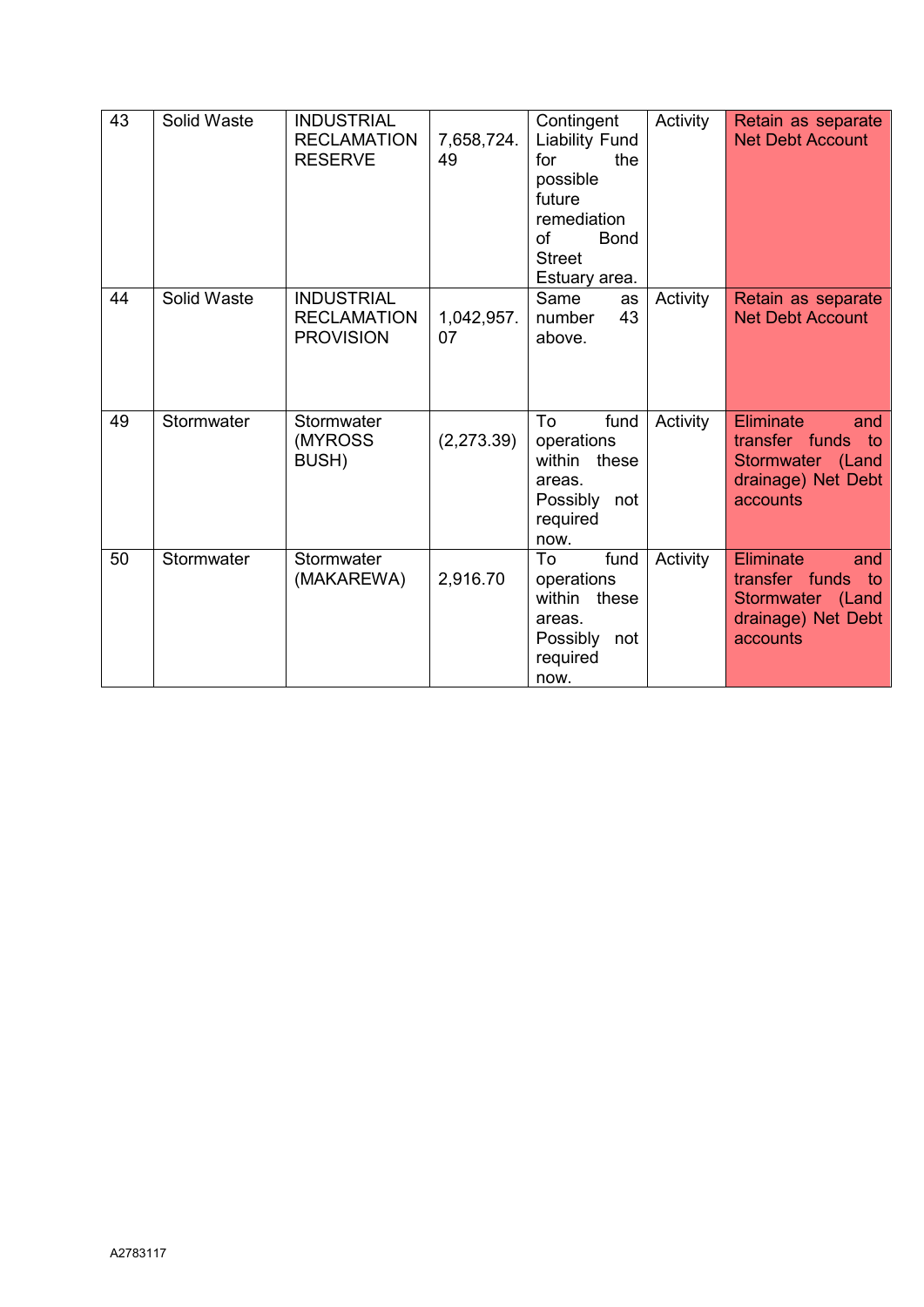# **Council reserves to be consolidated into Activity Based Net Debt Reserves**

| <b>Activity</b>                           | <b>Fund</b>                                                      | <b>Balance 30</b><br><b>June 2019</b> | <b>Purpose</b>                                                                                                                                | <b>Type</b> | Recommendation<br><b>Proposed</b>                                                                 |
|-------------------------------------------|------------------------------------------------------------------|---------------------------------------|-----------------------------------------------------------------------------------------------------------------------------------------------|-------------|---------------------------------------------------------------------------------------------------|
| Roading                                   | ENVIRONMENT<br>SOUTHLAND WALKWAY<br><b>RESERVE</b>               | 310,251.95                            | To the<br>development<br>of a walkway<br>from<br>Invercargill<br>to Bluff.<br><b>Budgeted</b><br>within<br>Grants at<br>\$50,000 per<br>year. | Activity    | <b>Eliminate and</b><br>transfer funds to<br><b>Roading Net Debt</b><br>account                   |
| Social &<br>Cultural -<br>Cemeteries      | <b>CREMATORIUM -LOSP</b><br><b>RESERVE-PARKS</b>                 | (20, 133.47)                          | Cremation<br>plant<br>replacement.                                                                                                            | Activity    | <b>Eliminate and</b><br>transfer funds to<br><b>Cemetery Net Debt</b><br>account                  |
| Social &<br>Cultural -<br>Cemeteries      | CREMATORIUM<br><b>MAINTENANCE FUND-</b><br><b>PARKS</b>          | 228,437.77                            | Interest to<br>be used for<br>maintenance<br>of<br>Crematorium<br>burial<br>grounds.                                                          | Activity    | <b>Eliminate and</b><br>transfer funds to<br>Cemetery (ground<br>maintenance) Net<br>Debt account |
| Social &<br>Cultural -<br>Cemeteries      | <b>CEMETERY</b><br><b>MAINTENANCE FUND-</b><br><b>PARKS</b>      | 2,232,714.8<br>8                      | Interest to<br>be used for<br>maintenance<br>of Cemetery<br>burial<br>grounds.                                                                | Activity    | <b>Eliminate and</b><br>transfer funds to<br>Cemetery (ground<br>maintenance) Net<br>Debt account |
| Social &<br>Cultural -<br>Housing<br>Care | <b>HOUSING CARE</b><br><b>OPERATIONAL LOSP</b><br><b>RESERVE</b> | 466,992.65                            | Operational<br>Surplus/Defic<br>it from<br><b>Housing Care</b><br>business<br>unit.                                                           | Activity    | <b>Eliminate and</b><br>transfer funds to<br><b>Housing Care Net</b><br>Debt account              |
| Social &<br>Cultural -<br>Housing<br>Care | <b>HOUSING CARE BLDG</b><br><b>LOSP RESERVE</b>                  | 487,546.49                            | For<br>Operational<br>surplus<br>(deficit) from<br>the Property<br><b>Business Unit</b><br>$-555000.$                                         | Activity    | <b>Eliminate and</b><br>transfer funds to<br><b>Housing Care Net</b><br>Debt account              |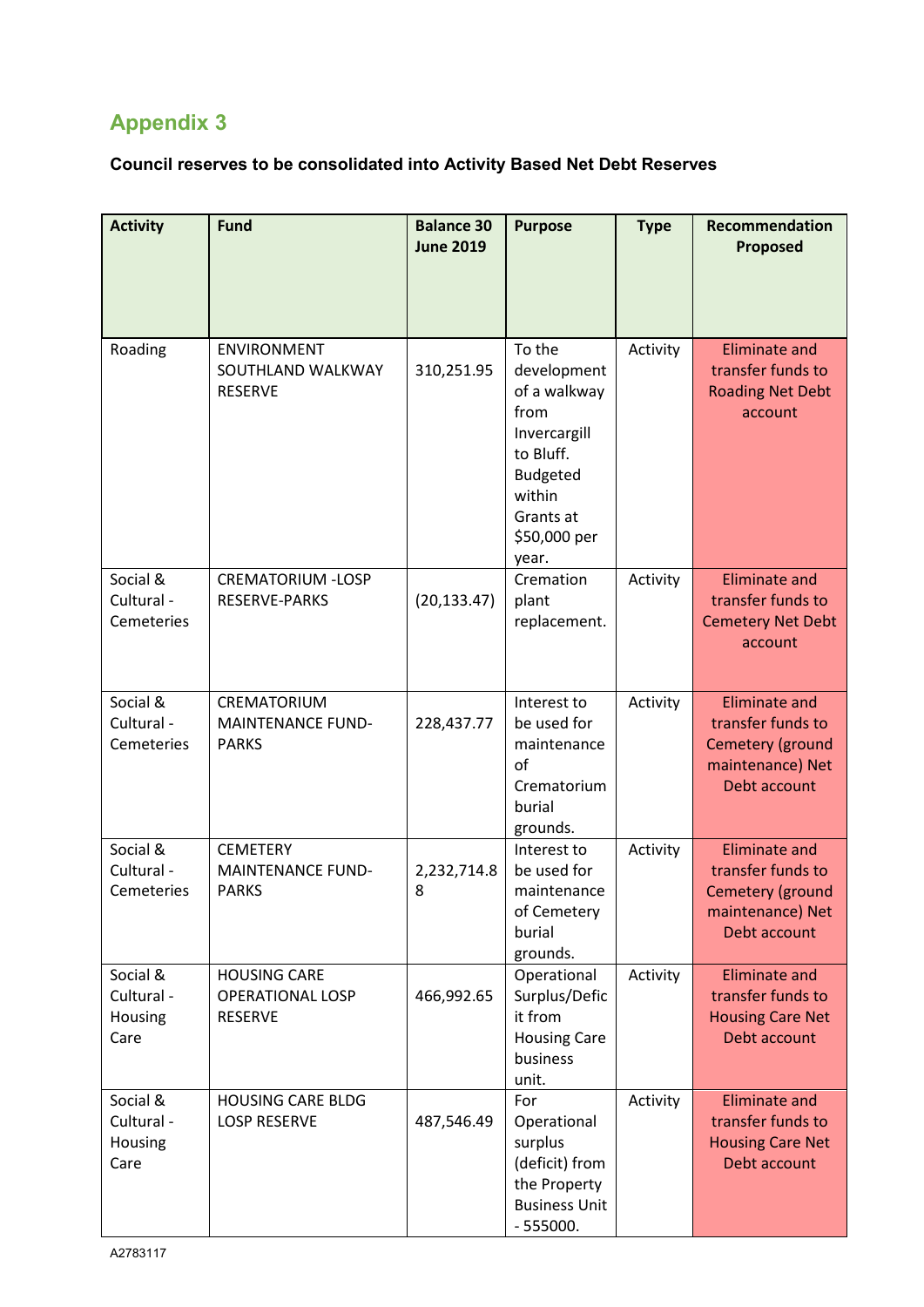| Social &<br>Cultural -<br>Libraries | <b>LIBRARY BUILDING LOSP</b><br><b>RESERVE</b>   | 188,228.25         | For<br>Operational<br>surplus<br>(deficit) from<br>the Property<br><b>Business Unit</b><br>$-553000.$ | Activity | <b>Eliminate and</b><br>transfer funds to<br><b>Library Net Debt</b><br>account                        |
|-------------------------------------|--------------------------------------------------|--------------------|-------------------------------------------------------------------------------------------------------|----------|--------------------------------------------------------------------------------------------------------|
| Social &<br>Cultural -<br>Pools     | <b>AQUATIC FACILITIES LOSP</b><br><b>RESERVE</b> | (1,004,210.<br>35) | For<br>Operational<br>surplus<br>(deficit) from<br>the Property<br><b>Business Unit</b><br>$-557000.$ | Activity | <b>Eliminate and</b><br>transfer funds to<br><b>Pools Net Debt</b><br>account                          |
| Stormwater                          | <b>Stormwater (MYROSS</b><br>BUSH)               | (2, 273.39)        | To fund<br>operations<br>within these<br>areas.<br>Possibly not<br>required<br>now.                   | Activity | <b>Eliminate and</b><br>transfer funds to<br><b>Stormwater (Land</b><br>drainage) Net Debt<br>accounts |
| Stormwater                          | Stormwater<br>(MAKAREWA)                         | 2,916.70           | To fund<br>operations<br>within these<br>areas.<br>Possibly not<br>required<br>now.                   | Activity | <b>Eliminate and</b><br>transfer funds to<br><b>Stormwater (Land</b><br>drainage) Net Debt<br>accounts |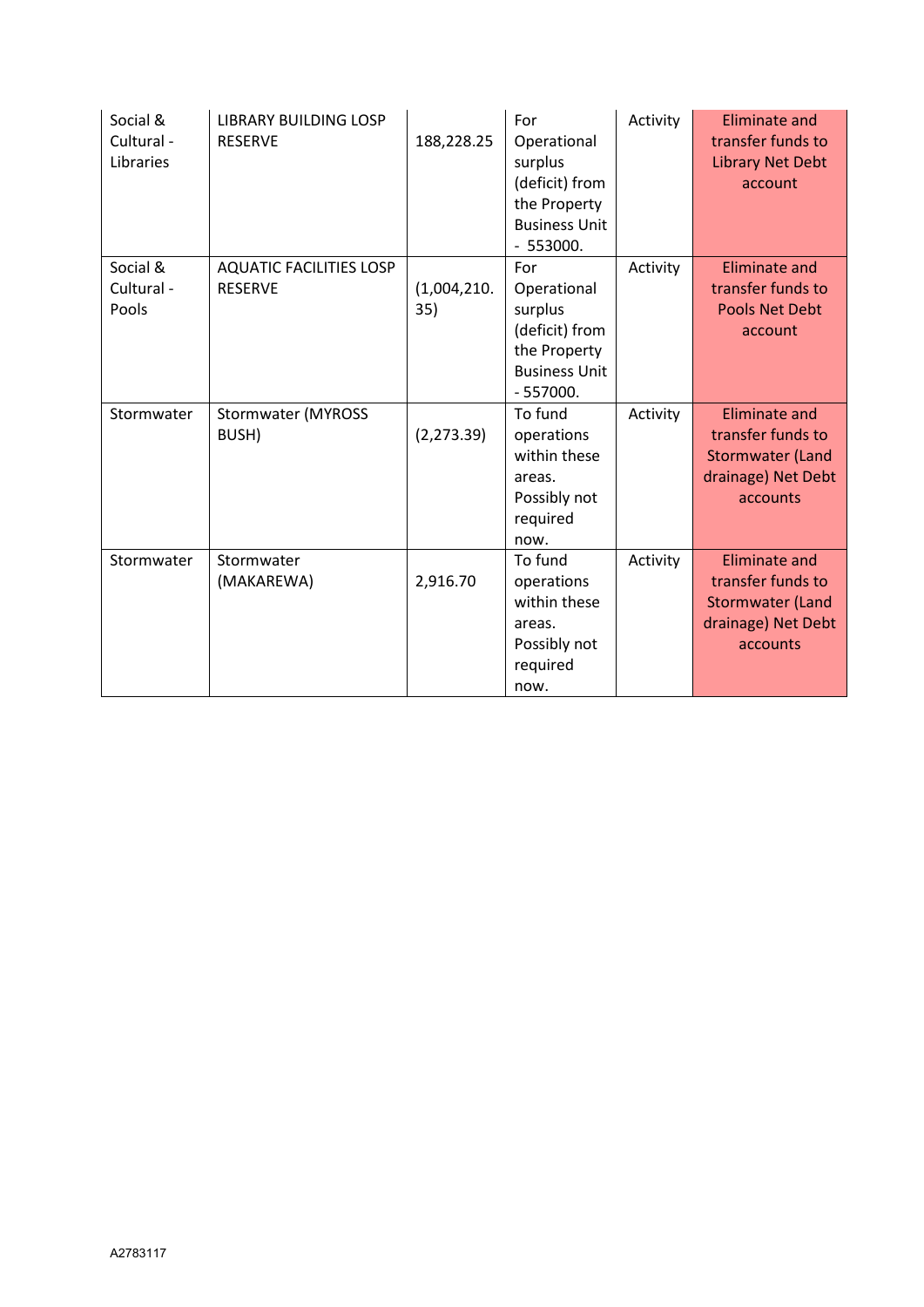# **Departmental reserves recommended to be eliminated**

| <b>Activity</b>                                                | <b>Fund</b>                                                                     | <b>Closing</b><br>30<br>balance<br><b>June 2019</b> | <b>Purpose</b>                                                                                                                                                                                               | <b>Recommend</b><br>ation<br><b>Proposed</b>                                                                       |
|----------------------------------------------------------------|---------------------------------------------------------------------------------|-----------------------------------------------------|--------------------------------------------------------------------------------------------------------------------------------------------------------------------------------------------------------------|--------------------------------------------------------------------------------------------------------------------|
|                                                                |                                                                                 |                                                     |                                                                                                                                                                                                              |                                                                                                                    |
| General<br>City Centre<br>Revitalisati<br>on                   | <b>CITY</b><br><b>CENTRE</b><br><b>UPGRADE RESERVE</b>                          | 1,965,014.52                                        | City<br>Centre<br>For<br>Upgrade<br>requirements.                                                                                                                                                            | <b>Eliminate and</b><br>transfer<br>to<br>Centre<br>City<br><b>Revitalisation</b><br>debt<br>net<br>account        |
| General<br>$\blacksquare$<br>City Centre<br>Revitalisati<br>on | <b>INNER</b><br><b>CITY</b><br><b>FEATURES</b><br><b>LOSP</b><br><b>RESERVE</b> | 176,659.03                                          | For<br>operational<br>surplus (deficit) from<br><b>CBD</b><br>the<br>special<br>project. To be used<br>future<br>for<br>capital<br>maintenance<br>οf<br>inner city features                                  | <b>Eliminate and</b><br>transfer<br>to<br><b>City</b><br>Centre<br><b>Revitalisation</b><br>debt<br>net<br>account |
| General<br>Democratic<br><b>Services</b>                       | <b>ELECTION RESERVE</b>                                                         | (79, 180.98)                                        | For<br>3<br>yearly<br>elections,<br>contributions<br>made<br>from<br>in<br>between<br>years.                                                                                                                 | <b>Eliminate and</b><br>transfer<br>to<br>General<br>net<br>debt account                                           |
| General<br>$\blacksquare$<br>&<br>Halls<br>Theatre             | <b>HALLS</b><br><b>CIVIC</b><br>&<br>THEATRE BUILDINGS<br><b>LOSP RESERVE</b>   | (2,424,095.85)                                      | For<br>Operational<br>surplus (deficit) from<br>Property<br>the<br><b>Business</b><br>Unit<br>552000.                                                                                                        | <b>Eliminate and</b><br>transfer<br>to<br>General<br>net<br>debt account                                           |
| General<br>$\blacksquare$<br>Halls<br>&<br>Theatre             | <b>SCOTTISH</b><br><b>HALL</b><br><b>MAINTENANCE</b><br><b>RESERVE</b>          | 502,486.94                                          | For the Maintenance<br>of the Scottish Hall.                                                                                                                                                                 | <b>Eliminate and</b><br>transfer<br>to<br>General<br>net<br>debt account                                           |
| General<br>$\overline{a}$<br>Investment<br>Property            | <b>HISTORIC</b><br><b>HOMESTEAD</b><br><b>ROOF</b><br><b>REPLACEMENT</b>        | 16,796.66                                           | future<br>For<br>roof<br>replacement<br>of<br>Historic Homestead<br>House<br>at<br>the<br>Industrial<br>Awarua<br>Estate.<br>Operational<br>surplus (deficit) from<br>Historic<br>Precinct<br>business unit. | <b>Eliminate and</b><br>transfer to a<br>Awarua<br>development<br>debt<br>net<br>account                           |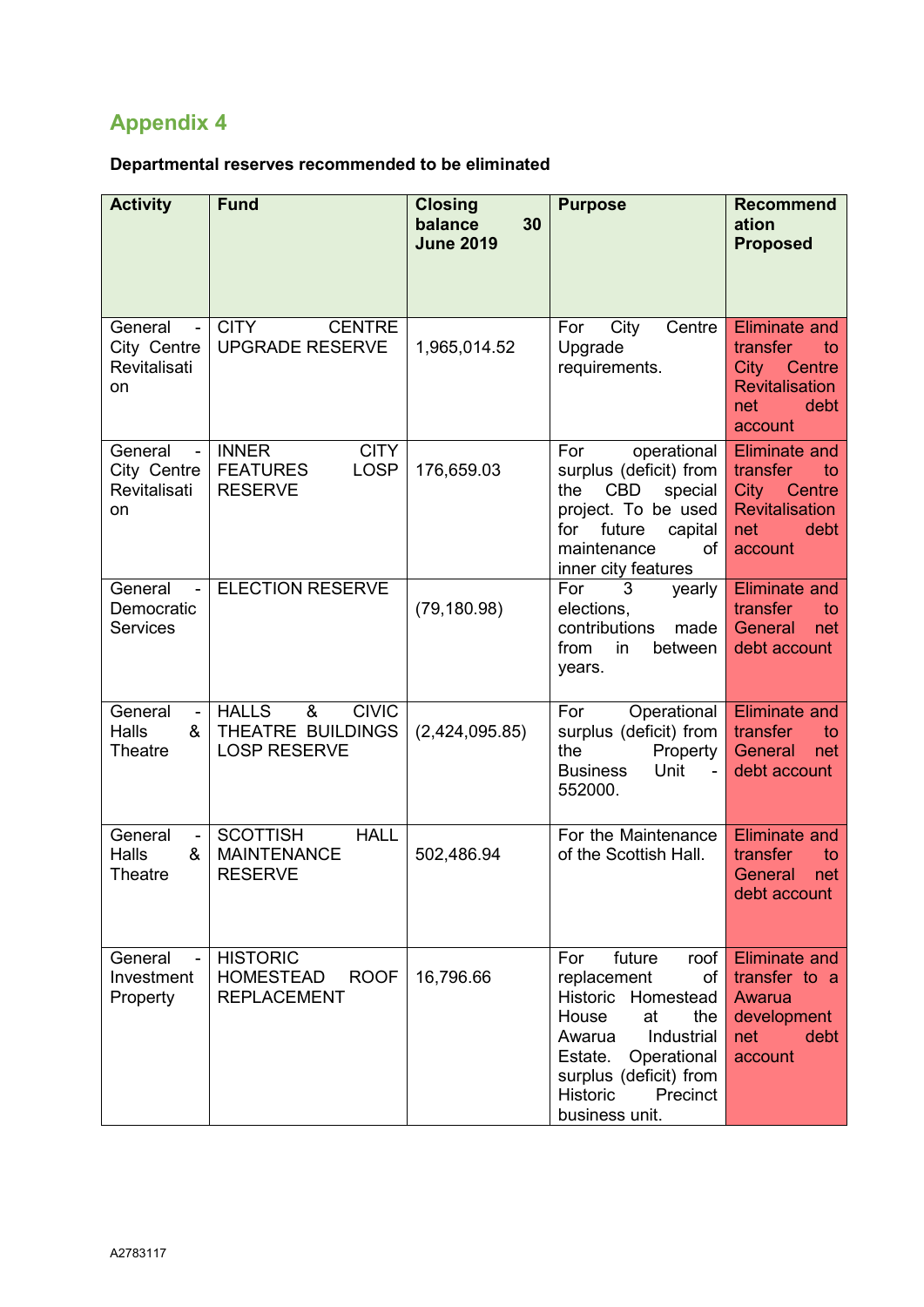| General<br>Investment<br>Property                                 | <b>LOANS</b><br><b>PROPERTY</b><br><b>RESERVE</b>                                          | 958,803.21     | To be used for the<br>development<br>property. To be used<br><b>Street</b><br>for<br>Don<br>Development.                                                       | <b>Eliminate and</b><br>transfer to a<br><b>Street</b><br>Don<br>debt<br>net<br>account |
|-------------------------------------------------------------------|--------------------------------------------------------------------------------------------|----------------|----------------------------------------------------------------------------------------------------------------------------------------------------------------|-----------------------------------------------------------------------------------------|
| General<br>Investment<br>Property                                 | <b>AWARUA INDUSTRIAL</b><br><b>DEVELOPMENT</b><br><b>RESERVE</b>                           | (9,245,679.26) | Holding costs of the<br>Awarua<br>Estate.<br>Offset<br>from<br>Operational Surplus<br>(deficit) from Colyer<br>Road Farm.                                      | Eliminate and<br>transfer to a<br>Awarua<br>development<br>net<br>debt<br>account       |
| General<br>Public<br><b>Toilets</b>                               | (LOSP)<br><b>TOILETS</b><br><b>RESERVE</b>                                                 | 404,032.14     | Operational<br>For<br>surplus (deficit) from<br>Property<br>the<br>Unit<br><b>Business</b><br>516000.                                                          | <b>Eliminate and</b><br>transfer<br>to<br>General<br>net<br>debt account                |
| General<br>Specialised<br>Community<br><b>Services</b>            | <b>EVENTS</b><br><b>CREATION/PROMOTI</b><br>ON                                             | 189,761.20     | To bring Events to<br>City.<br>Surplus<br>the<br>(deficit) from annual<br>budget.                                                                              | <b>Eliminate and</b><br>transfer<br>to<br><b>Events</b><br>net<br>debt account          |
| General<br>Specialised<br>Community<br><b>Services</b>            | <b>EVENTS - ICONIC</b>                                                                     | (114,000.00)   | To<br>support<br>Iconic<br>within<br>the<br>events<br>City. Surplus (deficit)<br>from annual budget.                                                           | <b>Eliminate and</b><br>transfer<br>to<br><b>Events</b><br>net<br>debt account          |
| General<br>Support<br><b>Services</b>                             | <b>FINANCE</b><br><b>LOSP</b><br><b>PLANT</b><br><b>RESERVE</b><br>&<br><b>REPLACEMENT</b> | 2,703,537.54   | <b>Funded Depreciation</b><br>from<br>Finance<br>and<br>Corporate<br>business<br>units.                                                                        | <b>Eliminate and</b><br>transfer<br>to<br>General<br>net<br>debt account                |
| General<br>$\overline{\phantom{0}}$<br>Support<br><b>Services</b> | <b>ACC</b><br>&<br><b>STAFF</b><br><b>RELATED FUNDS</b>                                    | 148,467.55     | <b>Balance</b><br>off<br><b>ACC</b><br>budget<br>each<br>year<br>(capped<br>at<br>\$100,000).<br>Remaining<br>balance<br>for staff Health and<br>Safety usage. | <b>Eliminate and</b><br>transfer<br>to<br>General<br>net<br>debt account                |
| General<br>Support<br><b>Services</b>                             | <b>GENERAL RESERVE</b>                                                                     | 697,458.38     | Council<br>General<br>Rating Reserve.                                                                                                                          | <b>Eliminate</b> and<br>transfer<br>to<br>General<br>net<br>debt account                |
| General<br>Support<br><b>Services</b>                             | <b>FESTIVAL</b><br><b>LIGHTS</b><br><b>LOSP RESERVE</b>                                    | 296,470.17     | For the replacement<br>of Festival Lights.                                                                                                                     | <b>Eliminate and</b><br>transfer<br>to<br>General<br>net<br>debt account                |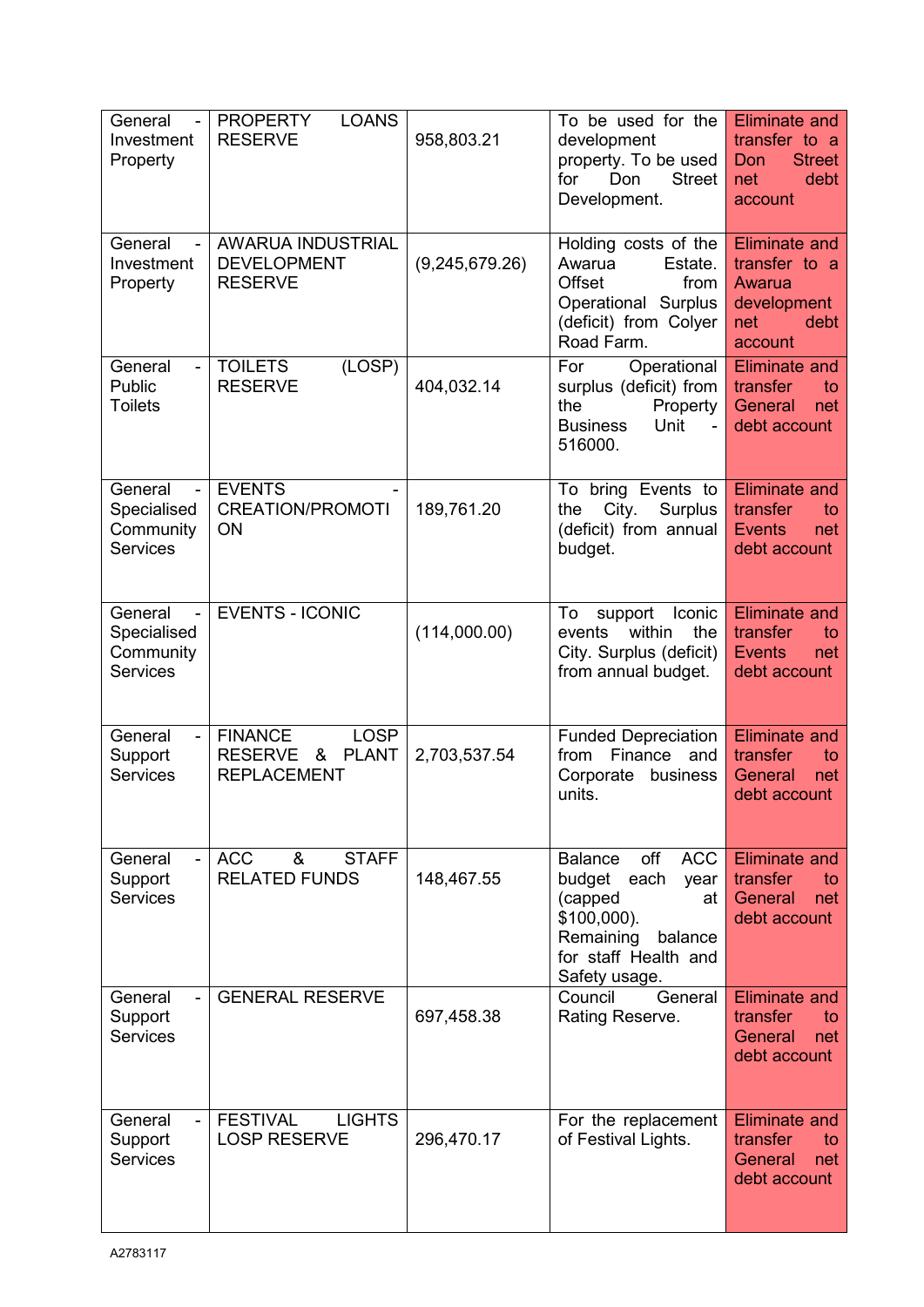| General<br>Support<br><b>Services</b>                   | &<br><b>AERIAL</b><br><b>MAPS</b><br><b>PLANS RESERVE</b>                            | 330,439.29    | For Aerial Mapping<br>done every 6 years.<br><b>Budgeted</b><br>contribution<br>each<br>year.                                                                                                                           | <b>Eliminate and</b><br>transfer<br>to<br>General<br>net<br>debt account |
|---------------------------------------------------------|--------------------------------------------------------------------------------------|---------------|-------------------------------------------------------------------------------------------------------------------------------------------------------------------------------------------------------------------------|--------------------------------------------------------------------------|
| General<br>$\blacksquare$<br>Support<br><b>Services</b> | <b>PLANT</b><br>REPLACEMENT FUND<br><b>WORKS</b>                                     | 3,540,211.53  | For<br>plant<br>replacement for the<br>Infrastructure<br>Directorate.                                                                                                                                                   | <b>Eliminate and</b><br>transfer<br>to<br>General<br>net<br>debt account |
| General<br>Support<br><b>Services</b>                   | W & S LOSP<br><b>RESERVE</b>                                                         | 1,738,053.63  | For<br>other<br>Infrastructure plant.                                                                                                                                                                                   | <b>Eliminate and</b><br>transfer<br>to<br>General<br>net<br>debt account |
| General<br>Support<br><b>Services</b>                   | W & S MAPS & PLANS<br><b>RESERVE</b>                                                 | 159,876.03    | For Aerial Mapping<br>done every 6 years.<br><b>Budgeted</b><br>contribution<br>each<br>year.                                                                                                                           | <b>Eliminate and</b><br>transfer<br>to<br>General<br>net<br>debt account |
| General<br>$\blacksquare$<br>Support<br><b>Services</b> | <b>UNIT</b><br><b>BUSINESS</b><br><b>RESERVE</b><br>FUND-<br><b>WORKS</b>            | 2,057,035.26  | <b>Operational Surplus</b><br>(deficit)<br>from<br>Infrastructure<br>To<br>unit.<br>business<br>fund<br>organisational/corpo<br>business<br>rate<br>improvements.<br>l.e.<br>Infor<br>GIS, Hansen,<br>upgrade/projects. | <b>Eliminate and</b><br>transfer<br>to<br>General<br>net<br>debt account |
| General<br>Support<br><b>Services</b>                   | <b>BUILDING</b><br>ADMIN.<br><b>LOSP RESERVE</b>                                     | 842,530.64    | For<br>Operational<br>surplus (deficit) from<br>Property<br>the<br><b>Business</b><br>Unit<br>554000.                                                                                                                   | Eliminate and<br>transfer<br>to<br>General<br>net<br>debt account        |
| General<br>Support<br><b>Services</b>                   | <b>GENERAL</b><br><b>BUILDING</b><br><b>LOSP RESERVE</b>                             | (547, 903.13) | Operational<br>For<br>surplus(deficit) from<br>Property<br><b>Business</b><br>Units - General                                                                                                                           | <b>Eliminate and</b><br>transfer<br>to<br>General<br>net<br>debt account |
| General<br>Support<br><b>Services</b>                   | <b>BLUFF</b><br><b>SERVICE</b><br><b>CENTRE</b><br><b>BUILDING</b><br>(LOSP) REVERSE | 156,003.46    | For<br>Operational<br>surplus (deficit) from<br>the<br>Property<br>Unit<br><b>Business</b><br>552500.                                                                                                                   | <b>Eliminate and</b><br>transfer<br>to<br>General<br>net<br>debt account |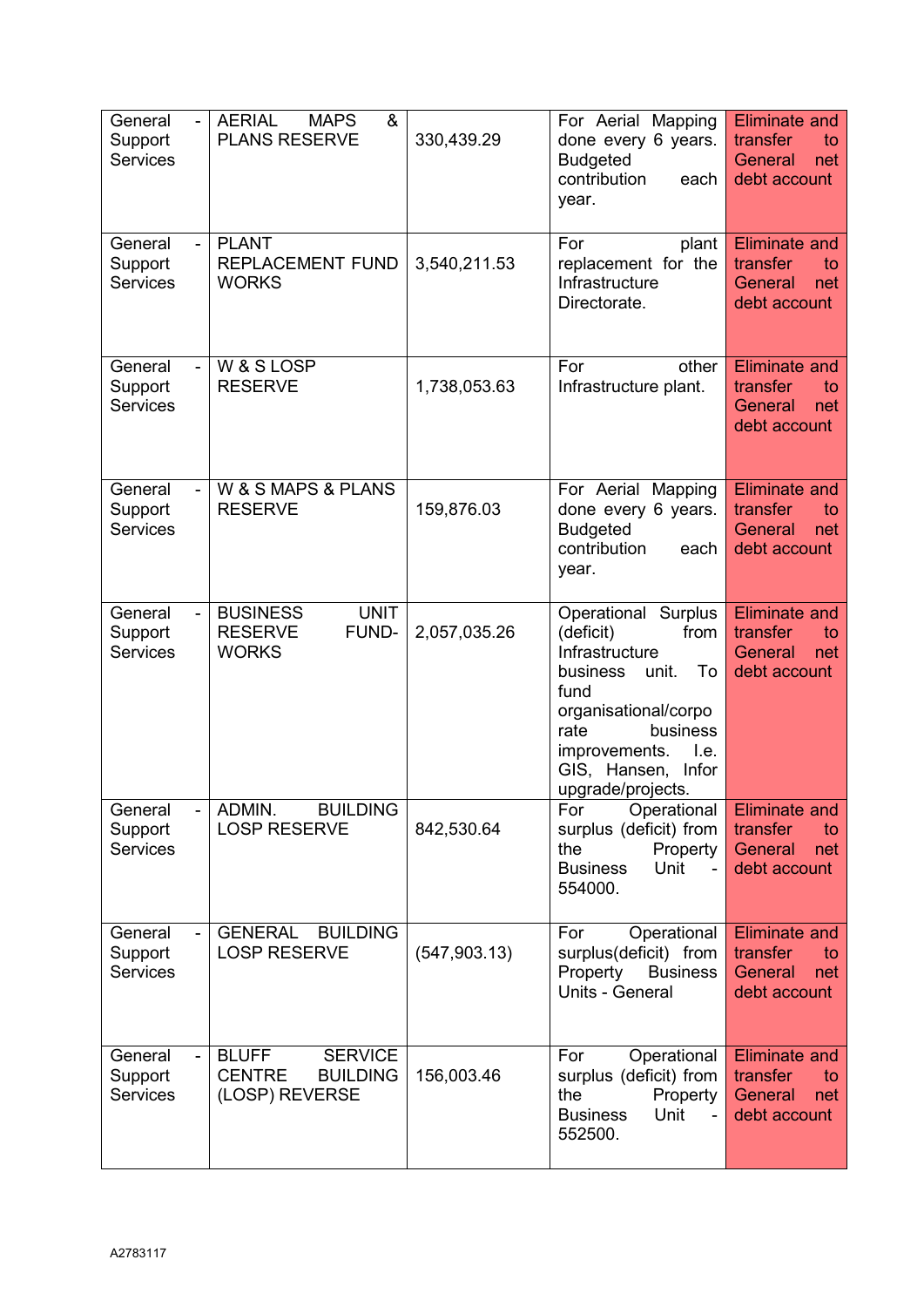| General<br>Support<br><b>Services</b>                   | <b>TELEPHONE</b><br><b>REPLACEMENT</b><br><b>RESERVE</b>                     | 1,397.22     | For<br>the<br>Replacement<br>of<br>Councils<br>telephone<br>system.                                                                      | <b>Eliminate and</b><br>transfer<br>to<br>General<br>net<br>debt account |
|---------------------------------------------------------|------------------------------------------------------------------------------|--------------|------------------------------------------------------------------------------------------------------------------------------------------|--------------------------------------------------------------------------|
| General<br>Support<br><b>Services</b>                   | <b>INSURANCE</b>                                                             | 1,519,103.78 | Surplus (deficit) from<br>Insurance premiums<br>against budget (Cap<br>$$1,000,000$ ).                                                   | <b>Eliminate and</b><br>transfer<br>to<br>General<br>net<br>debt account |
| General<br>Support<br><b>Services</b>                   | <b>LTP &amp; AUDIT FEES</b>                                                  | 104,883.14   | For LTP years and<br>other audit related<br>costs. Contributions<br>made in off years.                                                   | <b>Eliminate and</b><br>transfer<br>to<br>General<br>net<br>debt account |
| General<br>Support<br><b>Services</b>                   | <b>FACILITIES</b><br><b>MAINTENANCE FUND</b>                                 | 6,066.79     | For the operational<br>funding and capital<br>upkeep<br>for<br>Invercargill's<br>major<br>sports<br>facilities<br>(Rugby Park).          | <b>Eliminate and</b><br>transfer<br>to<br>General<br>net<br>debt account |
| General<br>$\blacksquare$<br>Support<br><b>Services</b> | <b>BLUFF</b><br><b>CITIZEN</b><br><b>CENTRE</b><br>(LOSP)<br><b>RESERVE</b>  | (7,889.41)   | For<br>Operational<br>surplus (deficit) from<br>Property<br>the<br>Unit<br><b>Business</b><br>$\blacksquare$<br>552100.                  | <b>Eliminate and</b><br>transfer<br>to<br>General<br>net<br>debt account |
| Regulatory                                              | <b>PLANT</b><br>&<br>P<br>Е<br><b>REPLACEMENT</b><br>(LOSP) RESERVE          | 726,243.02   | Depreciation<br>Reserve for E & P<br>business units.                                                                                     | <b>Eliminate and</b><br>transfer<br>to<br>General<br>net<br>debt account |
| Regulatory                                              | <b>ENVIRONMENTAL</b><br><b>LEGAL</b><br><b>PROCEEDINGS</b><br><b>RESERVE</b> | 222,044.34   | Regulatory<br>For all<br>planning and legal<br>expenses in relation<br>to<br>non-normal<br>situations.                                   | <b>Eliminate and</b><br>transfer<br>to<br>General<br>net<br>debt account |
| Regulatory                                              | <b>CIVIL DEFENCE FUND</b>                                                    | 46,039.66    | Civil<br>future<br>For<br>Defence<br>requirements.                                                                                       | <b>Eliminate and</b><br>transfer<br>to<br>General<br>net<br>debt account |
| Regulatory                                              | <b>LIQUOR LICENCING</b>                                                      | (81, 327.95) | Operational Surplus<br>from<br>(deficit)<br>the<br>Alcohol<br>Licencing<br>Department. Aiming<br>to balance out over<br>a 3 year period. | <b>Eliminate and</b><br>transfer<br>to<br>General<br>net<br>debt account |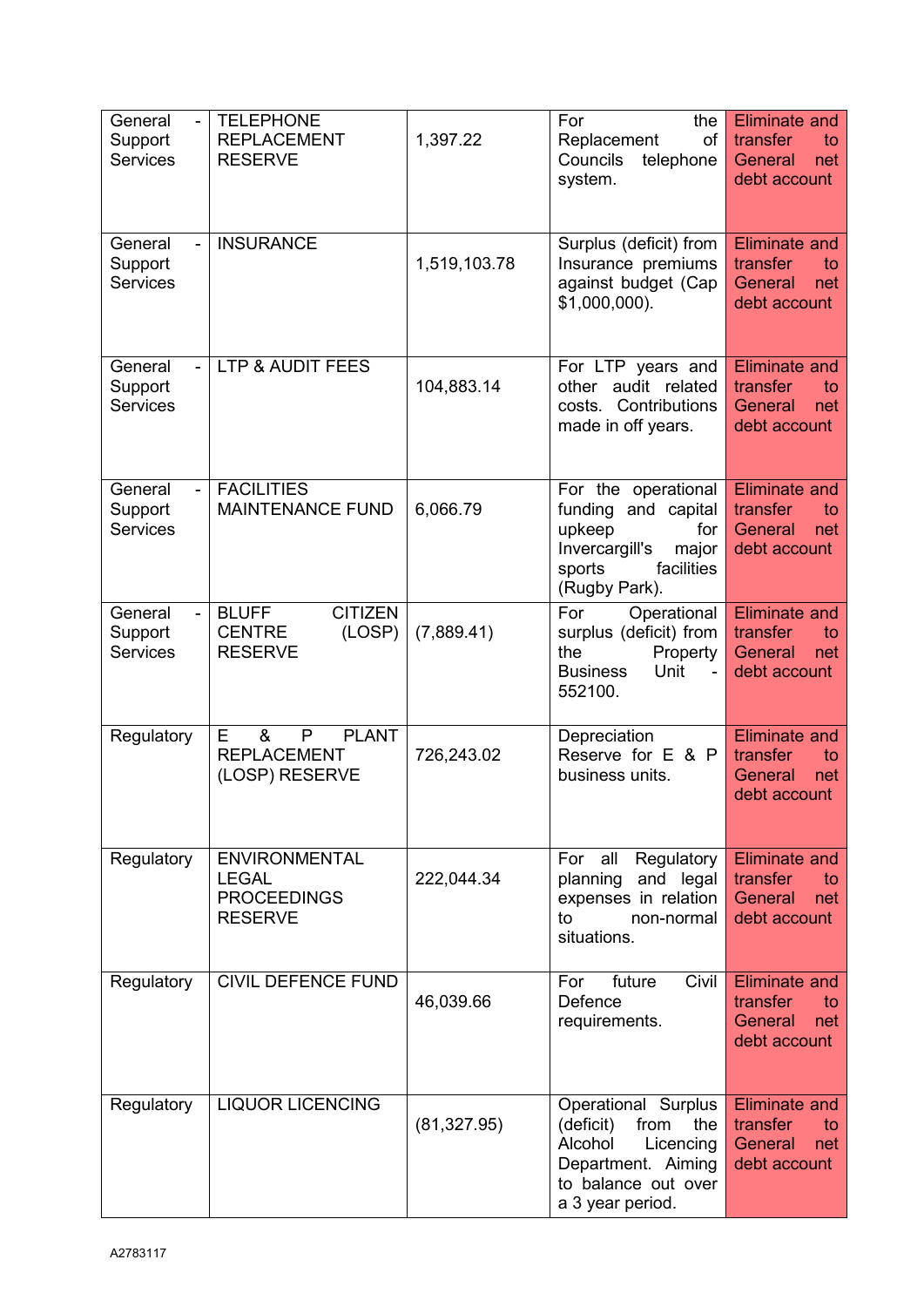| Regulatory | <b>DOG</b><br><b>CONTROL</b><br><b>RESERVE</b>                                 | 178,638.96 | Operational Surplus<br>from<br>(deficit)<br>the<br>Animal<br><b>Services</b><br>$\star$<br>Department.<br>At<br>year end may look to<br>use some for loan<br>repayments*. | <b>Eliminate and</b><br>transfer<br>to<br>Regulatory<br>(Dogs)<br>net<br>debt account                                    |
|------------|--------------------------------------------------------------------------------|------------|---------------------------------------------------------------------------------------------------------------------------------------------------------------------------|--------------------------------------------------------------------------------------------------------------------------|
| Regulatory | <b>VALUATION</b><br><b>RESERVE</b><br>(ROLLING<br>RESERVE)                     | 137,000.00 | Funded<br>the<br>from<br>Valuation<br><b>Business</b><br>Unit - 414000 now<br>485200.                                                                                     | <b>Eliminate and</b><br>transfer<br>to<br>General<br>net<br>debt account                                                 |
| Regulatory | <b>URBAN RENEWAL</b>                                                           | 74,723.00  | For<br>Urban<br>Rejuvenation<br>projects,<br>from<br>surplus (deficits) for<br>business unit.                                                                             | <b>Eliminate and</b><br>transfer<br>to<br><b>Regulatory</b><br><b>net</b><br>debt<br>account                             |
| Regulatory | <b>DIGITISATION</b><br><b>PROJECT RESERVE</b>                                  | 106,054.81 | For the Property File<br>Scanning Project.                                                                                                                                | <b>Eliminate and</b><br>transfer<br>to<br><b>Regulatory</b><br>debt<br>net<br>account                                    |
| Regulatory | <b>DOG</b><br><b>POUND</b><br><b>BUILDING</b><br><b>LOSP</b><br><b>RESERVE</b> | 119,608.42 | For the Maintenance<br>of the City Animal<br>Care<br>Facility<br>from<br>(surplus<br>Property<br>business<br>unit).                                                       | <b>Eliminate and</b><br>transfer<br>to<br><b>Regulatory</b><br>(Dogs)<br>net<br>debt account                             |
| Regulatory | <b>EARTHQUAKE</b><br><b>BUILDINGS</b>                                          | 210,707.12 | For the Earthquake<br>buildings Project.                                                                                                                                  | <b>Eliminate and</b><br>transfer<br>to<br>Regulatory<br>(Earthquake<br>Heritage<br><b>Buildings)</b> net<br>debt account |
| Roading    | <b>FOR</b><br><b>PROVISION</b><br><b>PARKING</b>                               | 387,437.91 | For future<br>Parking<br>Developments.                                                                                                                                    | <b>Eliminate and</b><br>transfer<br>funds<br>to<br>Roading<br><b>Net</b><br>Debt account                                 |
| Roading    | <b>PURCHASE</b><br><b>LAND</b><br><b>RESERVE</b>                               | 505,076.85 | For Land purchases<br>for Roading, Service<br>Lanes,<br>Road<br>Realignment<br>and<br>similar.                                                                            | <b>Eliminate and</b><br>transfer<br>funds<br>to<br>Roading<br><b>Net</b><br>Debt account                                 |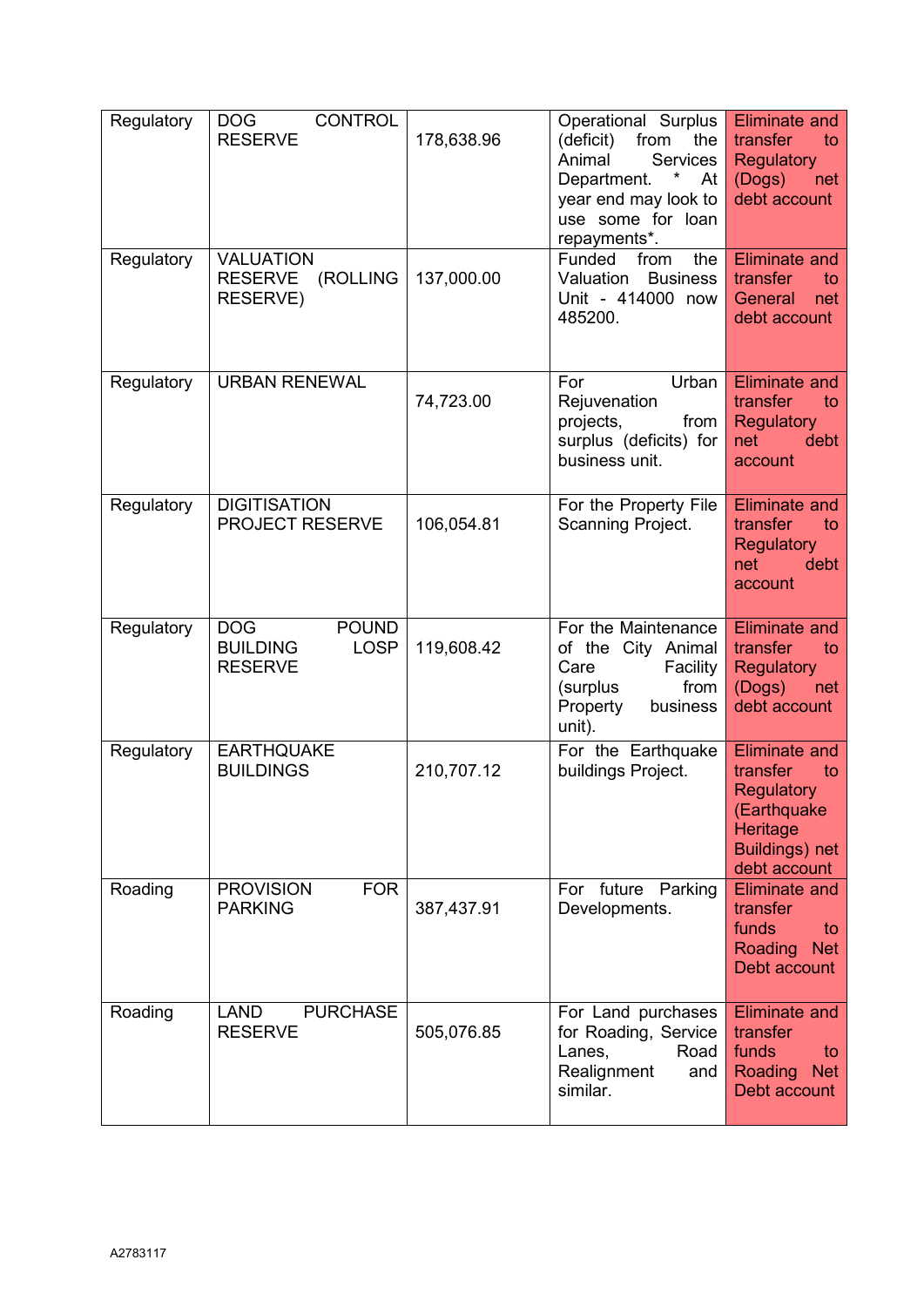| Roading                              | <b>PARKING</b><br><b>BUILDING</b><br><b>LOSP RESERVE</b>                | 169,798.50   | For<br>Operational<br>surplus (deficit) from<br>Property  <br>the<br>Unit<br><b>Business</b><br>$\sim$<br>556000.                | <b>Eliminate and</b><br>transfer<br>funds<br>to<br>Roading<br><b>Net</b><br>Debt account            |
|--------------------------------------|-------------------------------------------------------------------------|--------------|----------------------------------------------------------------------------------------------------------------------------------|-----------------------------------------------------------------------------------------------------|
| Roading                              | <b>ROADING RESERVE</b>                                                  | 358,910.04   | For Future Roading<br>Developments.                                                                                              | <b>Eliminate and</b><br>transfer<br>funds<br>to<br><b>Net</b><br>Roading<br>Debt account            |
| Roading                              | <b>CROSSING</b><br><b>VEHICLE</b><br><b>RESERVE</b>                     | 133,160.65   | Provides for vehicle<br>crossing and other<br>roading<br>unsubsidised<br>roading<br>improvements.                                | <b>Eliminate and</b><br>transfer<br>funds<br>to<br>Roading<br><b>Net</b><br>Debt account            |
| Roading                              | <b>BRIDGE</b><br><b>TIWAI</b><br><b>RESERVE</b>                         | 148,991.66   | To allow for future<br>maintenance<br>work<br>on the Tiwai Bridge.                                                               | <b>Eliminate and</b><br>transfer<br>funds<br>to<br>Roading<br><b>Net</b><br>Debt account            |
| Roading                              | FOOTPATHS - LOSP<br><b>RESERVE</b>                                      | 1,357,806.90 | Funding<br>of<br>Depreciation<br>for<br>footpaths, to offset<br>future requirements<br>from under funding<br>footpaths renewals. | <b>Eliminate and</b><br>transfer<br>funds<br>to<br>Roading<br><b>Net</b><br>Debt account            |
| Sewerage                             | S<br><b>TREATMENT</b><br><b>TRADE</b><br><b>WASTE</b><br><b>RESERVE</b> | (85,689.59)  | Balance Pre dates<br>2007.                                                                                                       | <b>Eliminate and</b><br>transfer<br>funds<br>to<br>Sewerage<br><b>Debt</b><br><b>Net</b><br>account |
| Social<br>&<br>Cultural<br>Libraries | <b>LIBRARY BOOK FUND</b>                                                | 60,604.52    | periodical<br>For<br>purchases<br>of <sub>l</sub><br>Books/Media for the<br>Library.                                             | <b>Eliminate and</b><br>transfer<br>funds<br>to<br><b>Net</b><br>Library<br>Debt account            |
| &<br>Social<br>Cultural<br>Museum    | <b>MUSEUM RESERVE</b>                                                   | 213,637.54   | Operational<br>surplus<br>(deficit)<br>from<br>the<br>Museum<br>Operation<br>Unit<br><b>Business</b><br>150000.                  | <b>Eliminate and</b><br>transfer<br>funds<br>to<br>museum Net<br>Debt account                       |
| Social<br>&<br>Cultural<br>Museum    | <b>MUSEUM</b><br><b>MAINTENANCE</b><br>(LOSP) RESERVE                   | (11, 718.75) | Operational<br>For<br>surplus (deficit) from<br>Property<br>the<br><b>Business</b><br>Unit<br>558000.                            | <b>Eliminate and</b><br>transfer<br>funds<br>to<br>museum Net<br>Debt account                       |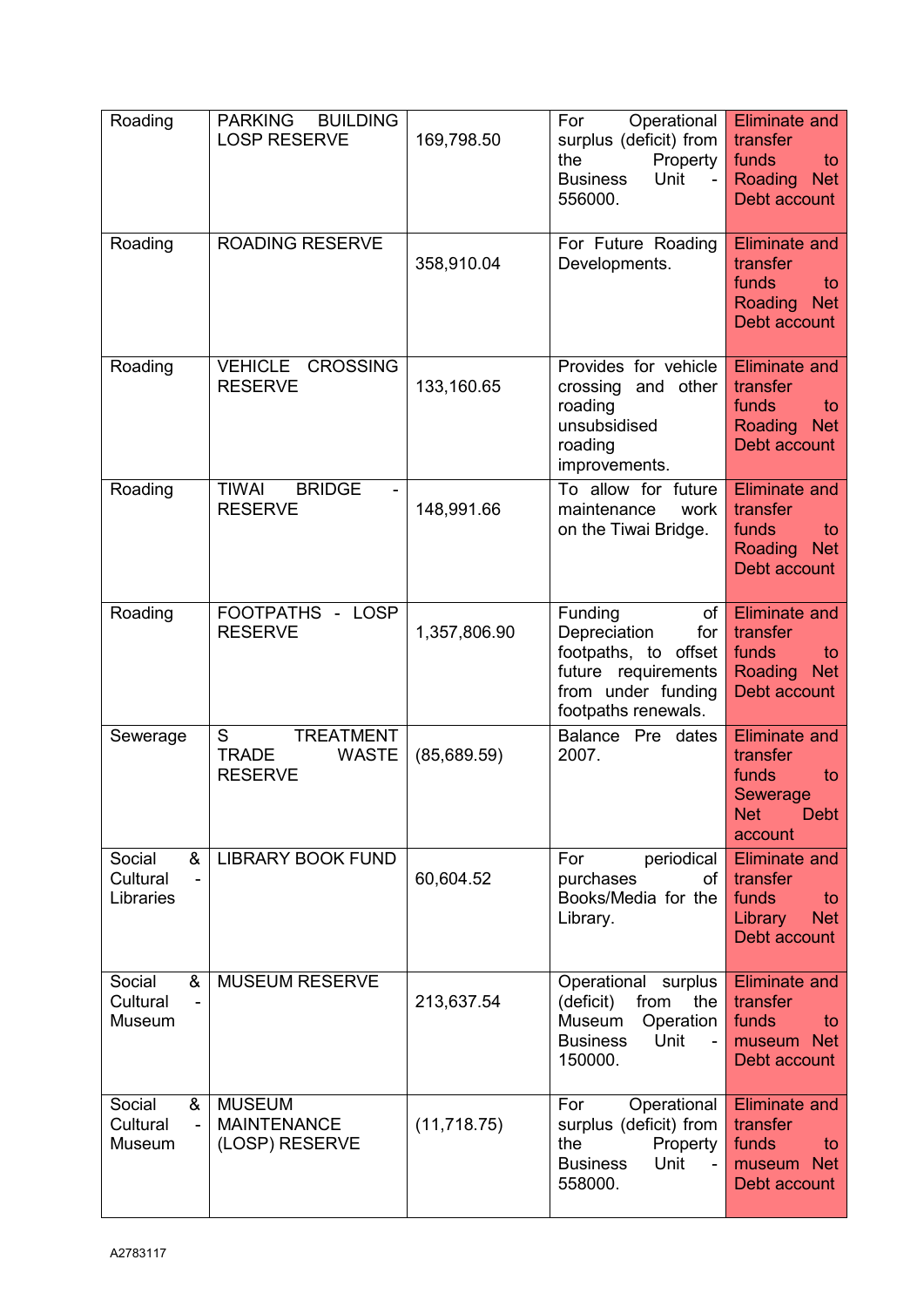| Social<br>&<br>Cultural<br>$\blacksquare$<br>Parks                  | <b>BUSINESS</b><br><b>UNIT</b><br><b>RESERVE-PARKS</b>  | 351,714.49   | all<br>Parks<br>Covers<br><b>Business</b><br>units,<br>Operations, Nursery,<br>Asset Administration<br>used to balance<br>these<br>accounts<br>in<br>the event of a loss. | <b>Eliminate and</b><br>transfer<br>funds<br>to<br><b>Parks</b><br><b>Net</b><br>Debt account                            |
|---------------------------------------------------------------------|---------------------------------------------------------|--------------|---------------------------------------------------------------------------------------------------------------------------------------------------------------------------|--------------------------------------------------------------------------------------------------------------------------|
| Social<br>&<br>Cultural<br>Parks                                    | <b>PARK</b><br><b>ANDERSON</b><br><b>ART GALLERY</b>    | 110,420.15   | To be investigated.<br>Started prior to 2007<br>with 21k, 11k uplift in<br>2008<br>and<br>no<br>movement since.                                                           | <b>Eliminate and</b><br>transfer<br>funds<br>to<br><b>Parks</b><br><b>Net</b><br>Debt account                            |
| Social<br>&<br>Cultural<br>$\sim$<br>Parks                          | <b>PLANT</b><br><b>REPLACEMENT</b><br><b>FUND-PARKS</b> | 2,251,589.83 | For all Parks plant -<br>both Operations and<br><b>Assets</b><br>(Including<br>playground<br>equipment<br>360<br>items)                                                   | <b>Eliminate and</b><br>transfer<br>funds<br>to<br><b>Net</b><br><b>Parks</b><br>Debt account                            |
| Social<br>&<br>Cultural<br>Parks                                    | <b>BUILDING</b><br><b>REPLACEMENT</b><br><b>PARKS</b>   | 1,049,353.93 | For all existing Parks<br><b>Buildings</b><br>under<br><b>Buildings</b><br>and<br>Property account.                                                                       | <b>Eliminate and</b><br>transfer<br>funds<br>to<br><b>Parks</b><br><b>Net</b><br>Debt account                            |
| Social<br>&<br>Cultural<br>Parks                                    | <b>DONOVAN</b><br><b>PARK</b><br><b>RSERVE-PARKS</b>    | (16, 306.66) | Operational surplus<br>(deficit)<br>from<br>Farming<br>operations<br>at Donovan Park.                                                                                     | <b>Eliminate and</b><br>transfer<br>funds<br>to<br><b>Parks</b><br><b>Net</b><br>Debt account                            |
| Social<br>&<br>Cultural<br>Parks                                    | <b>SKATEBOARD PARK -</b><br><b>LOSP</b>                 | 39,730.71    | Left over funds from<br><b>Skate</b><br>Park<br>Development. Could<br>be used for future<br>maintenance.                                                                  | <b>Eliminate and</b><br>transfer<br>funds<br>to<br>Parks<br><b>Net</b><br>Debt account                                   |
| Social<br>&<br>Cultural<br>$\blacksquare$<br>Passenger<br>Transport | <b>TOTAL</b><br><b>MOBILITY</b><br><b>RESERVE</b>       | 27,463.84    | Operational surplus<br>(deficit) from Total<br>Mobility<br>business<br>unit.                                                                                              | <b>Eliminate and</b><br>transfer<br>funds<br>to<br>Passenger<br><b>Transport</b><br><b>Net</b><br><b>Debt</b><br>account |
| Social<br>&<br>Cultural<br>$\blacksquare$<br>Passenger<br>Transport | <b>PASSENGER</b><br><b>TRANSPORT</b><br><b>RESERVE</b>  | 76,356.59    | For<br>Future<br>Passenger<br><b>Transport initiatives</b>                                                                                                                | <b>Eliminate and</b><br>transfer<br>funds<br>to<br>Passenger<br><b>Transport</b><br><b>Net</b><br><b>Debt</b><br>account |